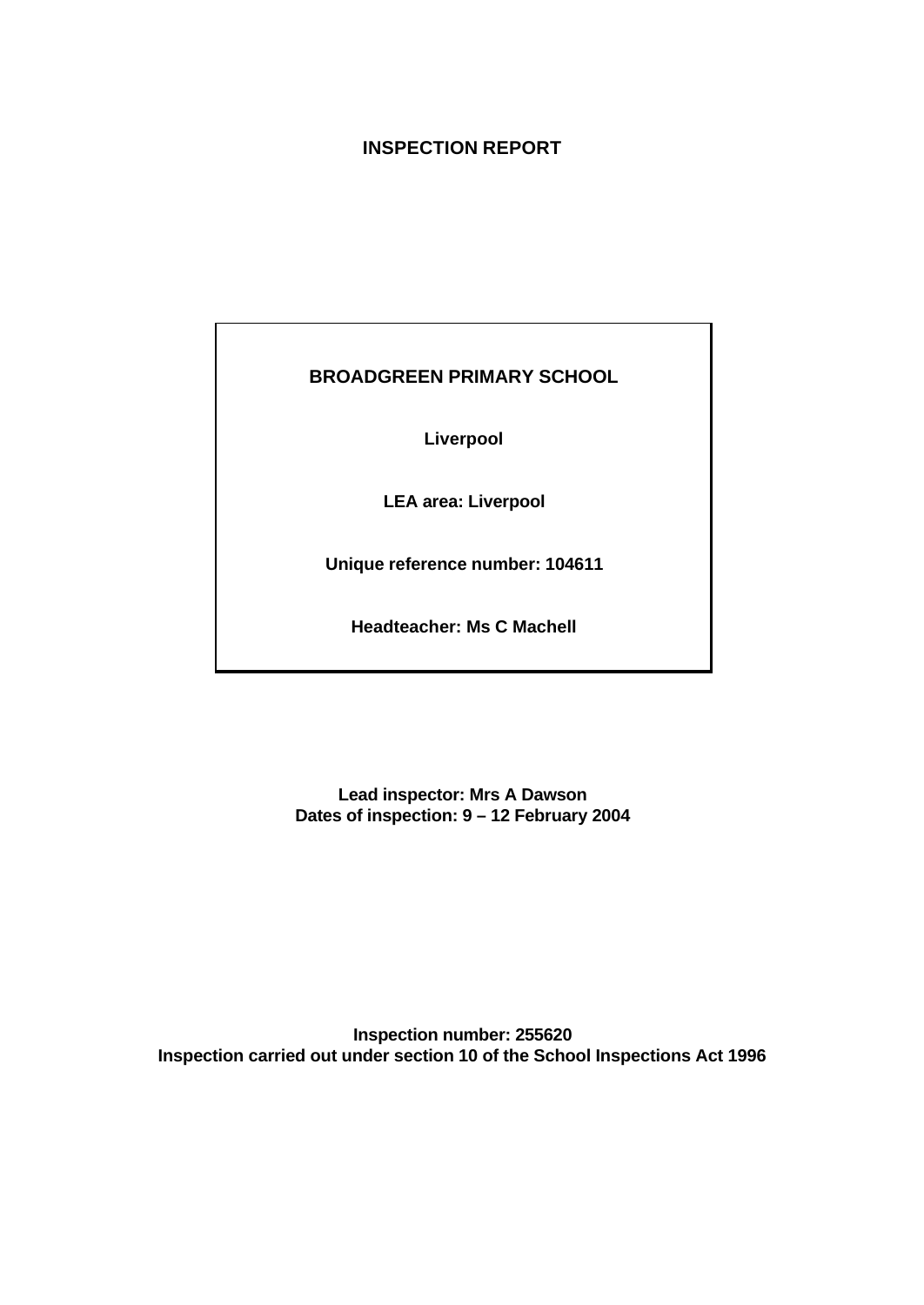# © Crown copyright 2004

This report may be reproduced in whole or in part for non-commercial educational purposes, provided that all extracts quoted are reproduced verbatim without adaptation and on condition that the source and date thereof are stated.

Further copies of this report are obtainable from the school. Under the School Inspections Act 1996, the school must provide a copy of this report and/or its summary free of charge to certain categories of people. A charge not exceeding the full cost of reproduction may be made for any other copies supplied.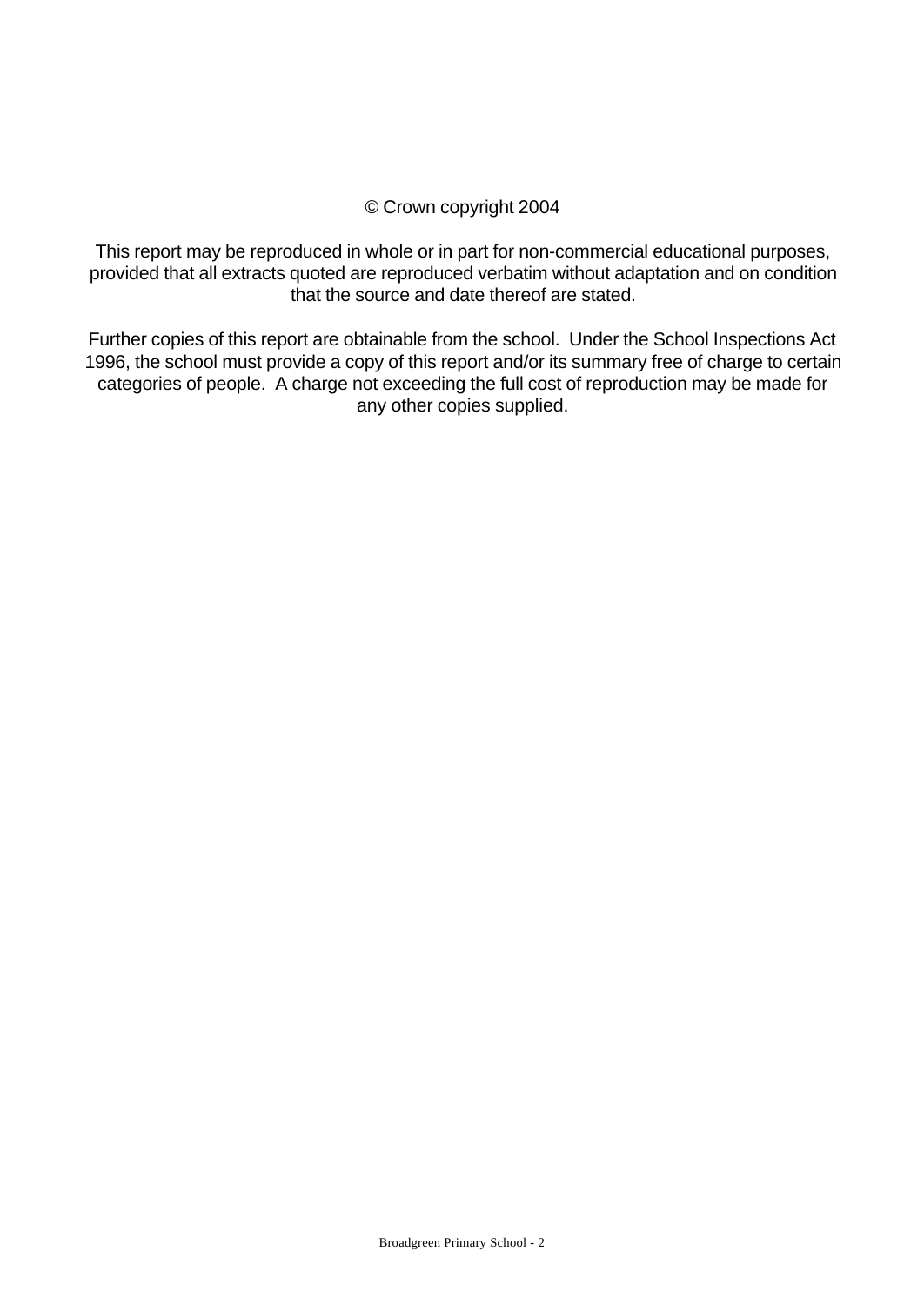# **INFORMATION ABOUT THE SCHOOL**

| Type of school:               | <b>Primary</b>             |
|-------------------------------|----------------------------|
| <b>School category:</b>       | <b>Community</b>           |
| Age range of pupils:          | $3 - 11$                   |
| <b>Gender of pupils:</b>      | <b>Mixed</b>               |
| Number on roll;               | 370                        |
| <b>School address:</b>        | <b>Oakhill Road</b>        |
|                               | <b>Old Swan</b>            |
|                               | Liverpool                  |
|                               | <b>Merseyside</b>          |
| Postcode:                     | <b>L13 5UE</b>             |
| <b>Telephone number:</b>      | 0151 2286692               |
| Fax number:                   | 0151 2210656               |
| <b>Appropriate authority:</b> | <b>Governing body</b>      |
| Name of chair of              | <b>Mr M Dixon</b>          |
| governors:                    |                            |
| Date of previous              | 4 <sup>th</sup> March 2002 |
| inspection:                   |                            |

# **CHARACTERISTICS OF THE SCHOOL**

Broadgreen Primary School is situated in the Old Swan district of Liverpool. It is larger than most primary schools with 370 pupils on roll. This includes 49 children who attend the nursery part-time. The roll has decreased slightly within the last two years. The movement of pupils in and out of the school is broadly average. The school serves a well established community with most pupils drawn from a range of backgrounds surrounding the school. There are 21 per cent of pupils with special educational needs which is just above the national average. Most of these pupils have moderate learning difficulties. The percentage of pupils with a statement of special educational needs is below average. Overall, pupils' attainments on entry to the nursery are below average. There are 35 per cent of pupils entitled to free school meals. This is above average. The school has 1.7 per cent of pupils who are at the early stages of learning English as an additional language which is slightly higher than most schools. Their first languages are Arabic, Somali and Tamil. There are approximately 5 per cent of pupils from minority ethnic backgrounds. The school achieved the 'Healthy Schools' award in 2001 and gained a 'Schools Achievement Award' in 2000. Pupils in Years 5 and 6 learn French for one hour each week. The school is part of the Excite Education Action Zone (EAZ).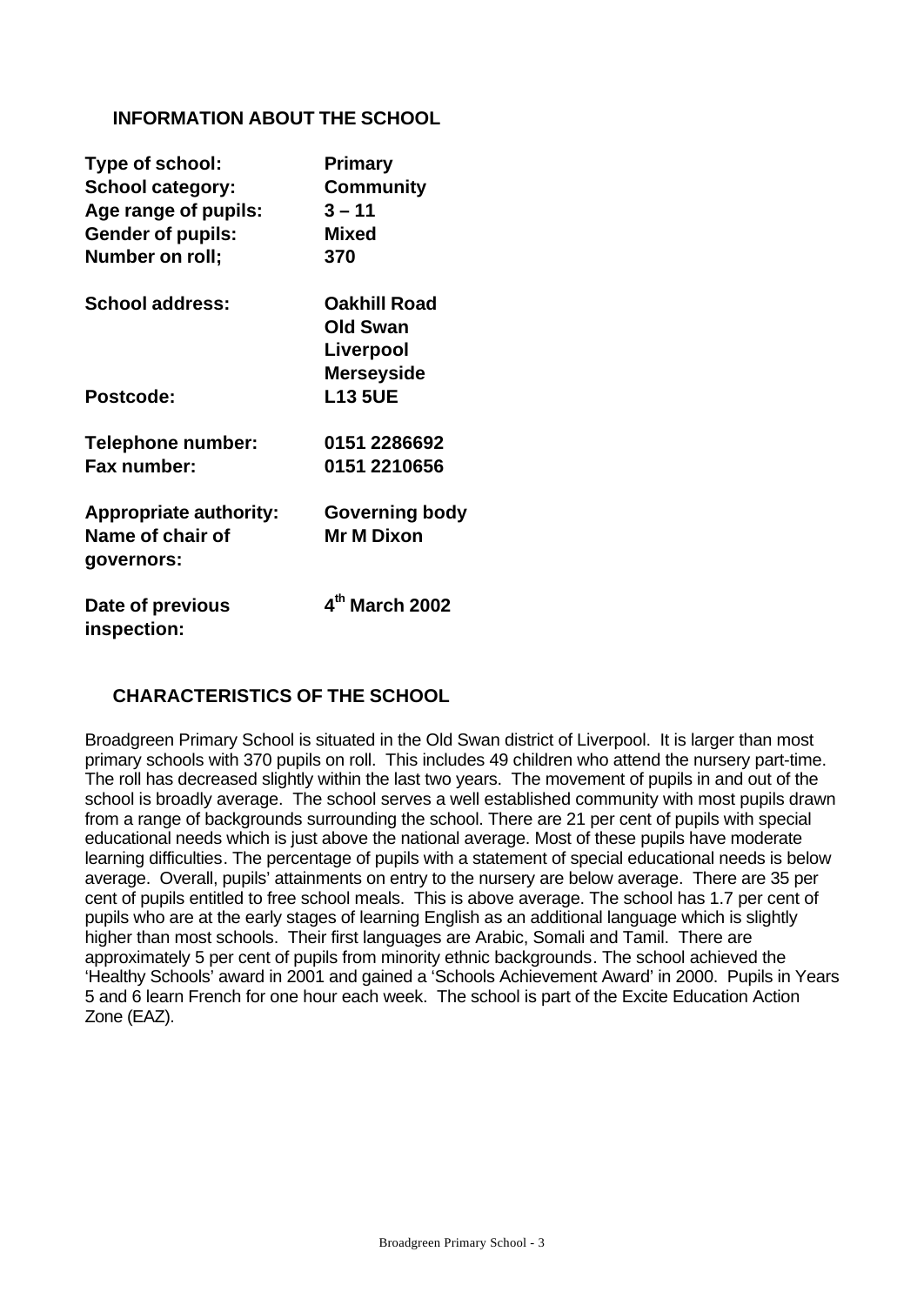# **INFORMATION ABOUT THE INSPECTION TEAM**

| Members of the inspection team |                          |                       | <b>Subject responsibilities</b>                                                                                                                                                              |
|--------------------------------|--------------------------|-----------------------|----------------------------------------------------------------------------------------------------------------------------------------------------------------------------------------------|
| 11608                          | <b>Anna Dawson</b>       | <b>Lead inspector</b> | Science; information and<br>communication<br>technology; art and design;<br>design and technology;<br>religious education;<br><b>Foundation Stage; English</b><br>as an additional language. |
| 12536                          | <b>Sylvia Bullerwell</b> | Lay inspector         |                                                                                                                                                                                              |
| 10782                          | <b>Henry Moreton</b>     | <b>Team inspector</b> | Mathematics; personal,<br>social, health education<br>and citizenship; physical<br>education; special<br>educational needs.                                                                  |
| 32220                          | <b>Anne Waterhouse</b>   | <b>Team inspector</b> | English; geography;<br>history; music.                                                                                                                                                       |
| 18842                          | <b>Gillian Peet</b>      | <b>Team inspector</b> |                                                                                                                                                                                              |

**The inspection contractor was:**

**CHASE RUSSELL LIMITED**

**WINNINGTON HALL WINNINGTON NORTHWICH CHESHIRE CW8 4DU**

Any concerns or complaints about the inspection or the report should be made initially to the contractor. The procedures are set out in the leaflet *'Complaining about Ofsted Inspections'*, which is available from Ofsted Publications Centre (telephone 07002 637833) or Ofsted's website (www.oftsed.gov.uk).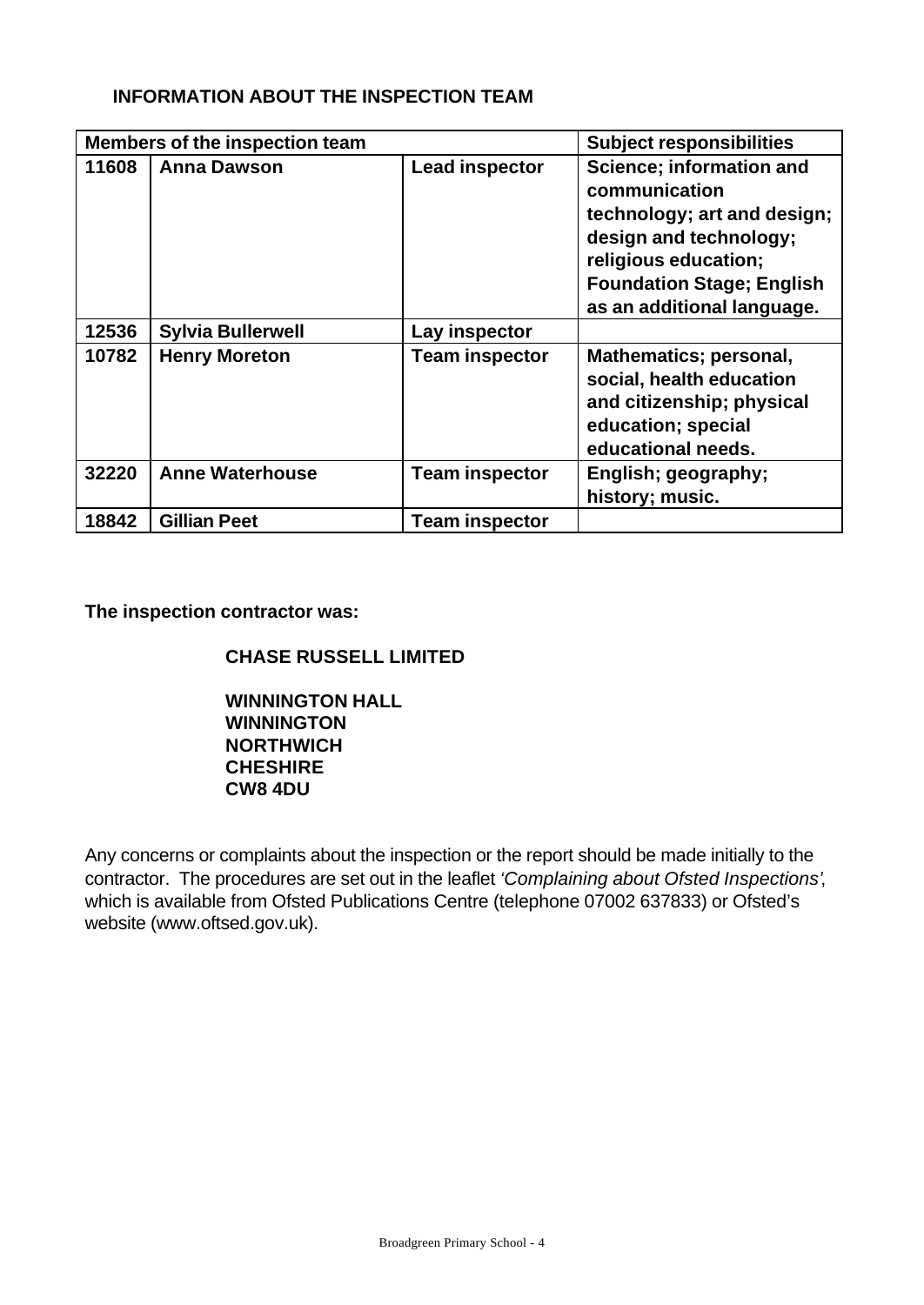# **REPORT CONTENTS**

|                                                                                                                                    | Page |
|------------------------------------------------------------------------------------------------------------------------------------|------|
| <b>PART A: SUMMARY OF THE REPORT</b>                                                                                               | 6    |
| <b>PART B: COMMENTARY ON THE MAIN INSPECTION FINDINGS</b>                                                                          |      |
| <b>STANDARDS ACHIEVED BY PUPILS</b>                                                                                                | 8    |
| Standards achieved in areas of learning, subjects and courses                                                                      |      |
| Pupils' attitudes, values and other personal qualities                                                                             |      |
| <b>QUALITY OF EDUCATION PROVIDED BY THE SCHOOL</b>                                                                                 | 11   |
| Teaching and learning<br>The curriculum<br>Care, guidance and support<br>Partnership with parents, other schools and the community |      |
| <b>LEADERSHIP AND MANAGEMENT</b>                                                                                                   | 16   |
| <b>SEN ASSESSMENT</b>                                                                                                              | 18   |
| PART C: THE QUALITY OF EDUCATION IN AREAS OF LEARNING,<br><b>SUBJECTS AND COURSES</b>                                              | 19   |
| AREAS OF LEARNING IN THE FOUNDATION STAGE                                                                                          |      |
| <b>SUBJECTS IN KEY STAGES 1 and 2</b>                                                                                              |      |
| <b>PART D: SUMMARY OF THE MAIN INSPECTION JUDGEMENTS</b>                                                                           | 35   |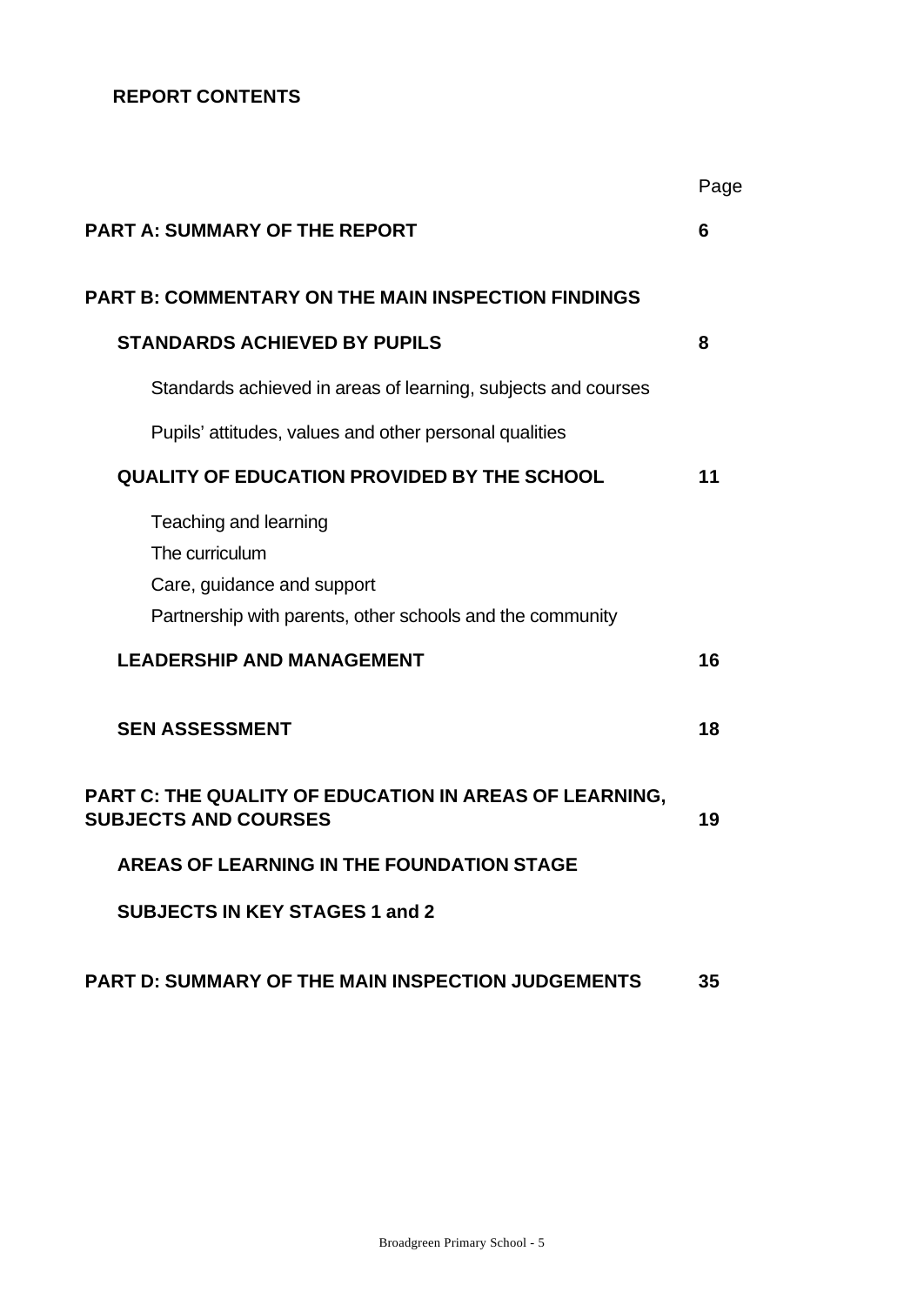# **PART A: SUMMARY OF THE REPORT**

# *OVERALL EVALUATION*

This is a **satisfactory** school with significant strengths. The pupils receive a satisfactory education. At times they receive a good education. The school provides satisfactory value for money.

The school's main strengths and weaknesses are:

- Pupils achieve well in the Foundation Stage and in Years 4-6 and standards are above average in reading, mathematics, science, physical education and music by Year 6. In Years 1-3, pupils' achievement is unsatisfactory because there is insufficient challenge for higher attaining pupils in reading, writing, mathematics and science.
- Standards are below average in mathematics in Years 1-3.
- The school is well led by the headteacher and there is an effective governing body.
- The quality of teaching and learning is good in the Foundation Stage and in Years 4-6 but satisfactory in Years 1-3.
- Most pupils are keen to learn and behave well.
- There is a good quality curriculum enriched by a wide range of extra-curricular activities.
- There are good links with parents, local schools and colleges.

The school has made good improvement since the last inspection in 2002 when there were serious weaknesses. This is no longer the case. It has successfully addressed the majority of key issues raised at that time. Improvements have been made to the governance, leadership, standards, the quality of education and the accommodation.

# *STANDARDS ACHIEVED*

Overall, pupils' achievement is **satisfactory.** Children get a good start in the Foundation Stage<sup>1</sup> and achieve well in all areas of learning. Most are on course to attain the nationally expected goals by the end of their reception year. In Years 1-3, pupils' achievement is unsatisfactory. Standards are satisfactory overall, except in mathematics where standards are below average. The majority of higher attaining pupils are insufficiently challenged to attain the above average standards in reading, writing, mathematics and science. In Years 4-6, achievement is good.

## **Year 6 results**

l

| <b>Results in National</b><br>Curriculum tests at the end |      | similar schools |      |       |
|-----------------------------------------------------------|------|-----------------|------|-------|
| of Year 6, compared with:                                 | 2001 | 2002            | 2003 | 2003  |
| English                                                   |      |                 |      |       |
| <b>Mathematics</b>                                        |      |                 | B    | $A^*$ |
| Science                                                   |      |                 |      | А*    |

*Key: A - well above average; B – above average; C – average; D – below average; E – well below average Similar schools are those whose pupils attained similarly at the end of Year 2.*

The above table shows that in 2003 standards were below average in English, above average in mathematics and well above average in science. When compared with results in similar schools standards were above average in English and very high in mathematics and science. The present Year 6 pupils are achieving well and attaining above average standards in reading, mathematics and science. Standards in writing are average. Overall standards may not be the same as those in

 $1$  The Foundation Stage refers to children in the nursery and reception classes.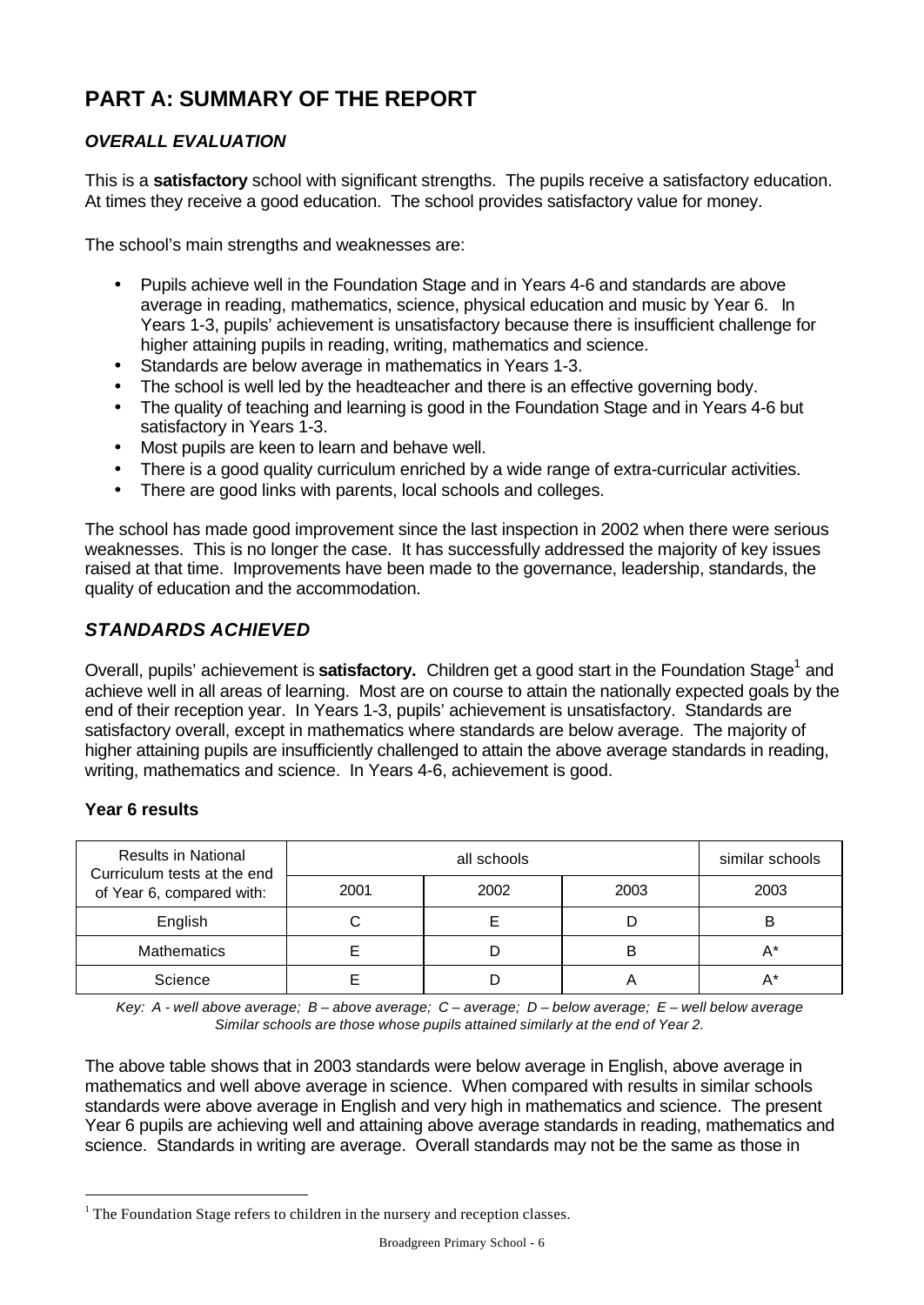2003 because the attainments of pupils vary from year-to-year and the number of pupils taking the tests impact significantly on the overall standards.

Pupils' personal qualities, including their spiritual, moral, social and cultural development are **good.** Pupils behave well in lessons and during playtimes. Their attendance is still well below average despite the very good procedures put in place by the governors. The holidays taken in term time is the main reason for well below average figures. When pupils are absent from school it adversely affects their learning. There have been no exclusions during the past year.

### *QUALITY OF EDUCATION*

The quality of education provided by the school is **satisfactory.** Since the school has sought to improve the quality of its work, the quality of teaching and learning, assessment and the curriculum have improved since the last inspection. The quality of teaching and learning is satisfactory overall. It is good in the Foundation Stage and in Years 4-6 but satisfactory in Years 1-3. In Years 4-6 teachers hold pupils' interest well and set high expectations of behaviour and work. The teachers work very well together to share expertise and improve their teaching and provide interesting and challenging work for the pupils. As a result, pupils are motivated to learn skills and improve their knowledge and understanding of subjects at a good rate. In Years 1-3 the teaching is mainly satisfactory with some unsatisfactory teaching. Here the expectations are set lower and although there are very good systems in place to track pupils' attainment and achievements this is not used sufficiently well in lessons to provide challenging work. This is particularly the case in mathematics where standards have slipped to below average. Because the work is not well intended to stretch the higher attaining pupils, their achievement is unsatisfactory. Pupils with special educational needs make satisfactory progress overall towards their targets. The pupils learning English as an additional language make similar progress to other pupils. Relationships between staff and pupils are good overall and pupils are managed well.

The school provides a good curriculum. The curriculum is enhanced by a good personal social and health education and citizenship programme. In Years 5 and 6 it is enriched successfully by weekly French lessons. There is a good range of extra-curricular activities for pupils that contribute well to their learning. The pastoral care of pupils is good. The academic monitoring of their learning is satisfactory. There is a good partnership with parents. The school has good links with the local community and with other nearby schools.

### *LEADERSHIP AND MANAGEMENT*

Overall leadership and management are **satisfactory.** There is **good** leadership and **satisfactory** management of the school.The governance of the school is **good.** Key members of staff work well with the headteacher to move the school forward.Good improvement has been made in raising standards but there is still work to do in some subjects and aspects of the school's work.Statutory requirements are met. There are good strategies in place to overcome pupils' barriers to learning. The governors have a good understanding of the strengths and weaknesses of the school and work closely with the school for improvement in performance and provision.

### *PARENTS AND PUPILS' VIEWS OF THE SCHOOL*

Most parents and pupils are pleased with the school. Parents are particularly appreciative of the quality of teaching and learning. The majority of pupils enjoy school and like their lessons.

### *IMPROVEMENTS NEEDED*

The most important things the school should do to improve are:

- Improve standards in mathematics in Years 1-3;
- Raise the attainment of the higher attaining pupils in Years 1-3 in reading, writing, mathematics and science;
- Continue to strive to raise pupils' attendance.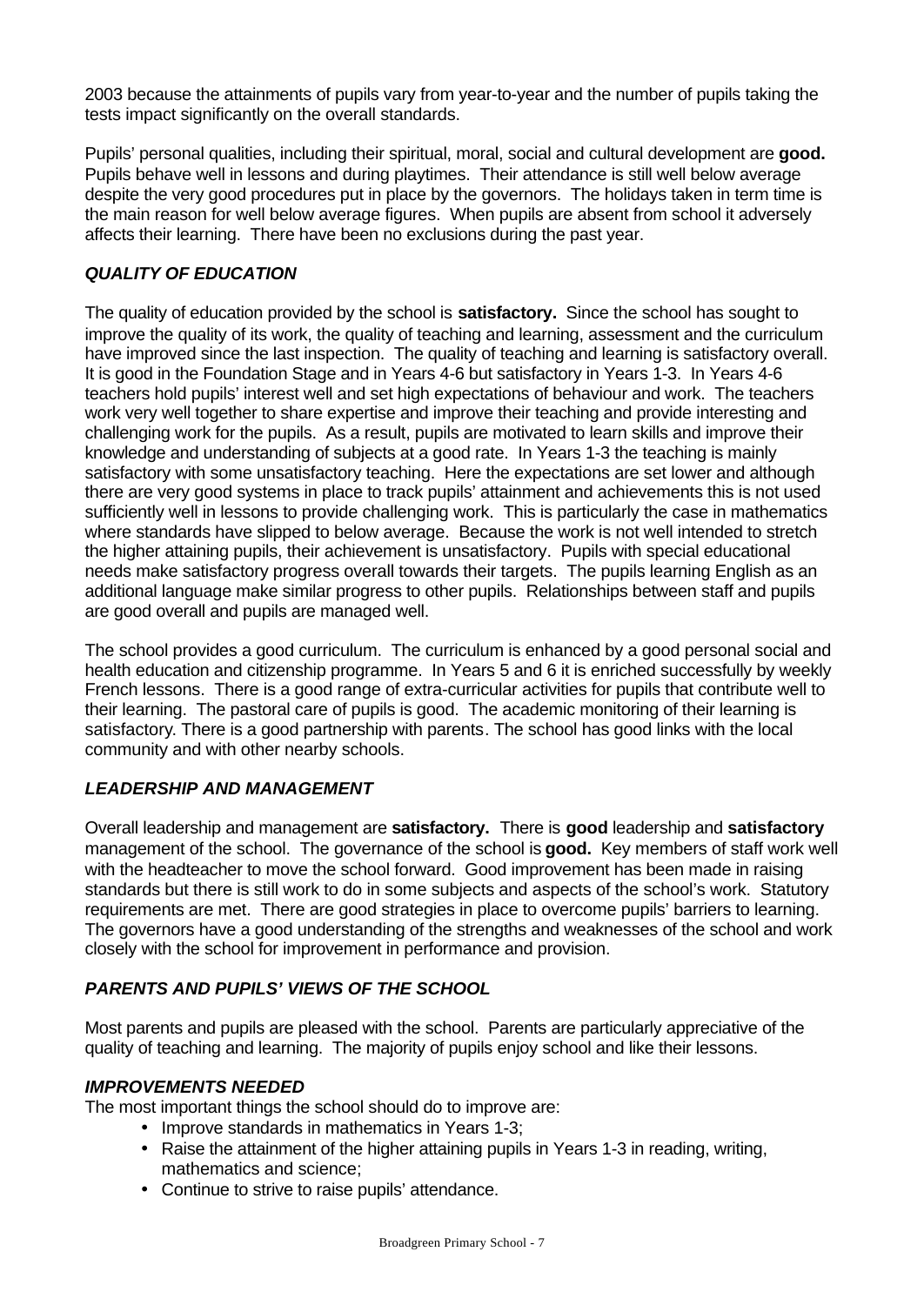# **PART B: COMMENTARY ON THE INSPECTION FINDINGS**

# **STANDARDS ACHIEVED BY PUPILS**

### **Standards achieved in areas of learning, subjects and courses**

1. Pupils achieve well in the Foundation Stage and in Years 4-6. There are strengths in standards in reading, mathematics, science, music and physical education by Year 6 where standards are above average. In Years 1-3 pupils' achievement is unsatisfactory. Too few higher attaining pupils are reaching above average standards in reading, writing, mathematics and science by the end of Year 3. There is a weakness in mathematics in Years 1-3 where standards are below average.

### *Main strengths and weaknesses*

- Standards are above average in reading, mathematics, science, music and physical education by Year 6.
- Standards are below average in mathematics in Years 1-3.
- Pupils achieve well in the Foundation Stage and Years 4-6. Achievement is unsatisfactory in Years 1-3 because some higher attaining pupils could do better in English, mathematics and science.
- There has been good improvement in standards since 2002, particularly in Years 4-6.

- 2. Children achieve well in the Foundation Stage. On entry to the nursery, the attainments of most children in language and mathematical skills are below those usually expected. By the end of their reception year most children are on course to attain the expected standards in all areas of learning. A minority will be working towards them and a few exceed them. Children achieve well throughout the nursery and reception classes and this was also the case at the time of the last inspection. Since then the Foundation Stage of learning has been implemented well. Occasionally, when children are not given enough direction or challenge in the activities they choose, their achievement is only satisfactory.
- 3. From the time of the last inspection in 2002, when standards were below average, there has been good improvement for pupils by the Year 2 in writing, science, information and communication technology (ICT) and design technology. The standards in these subjects are now average.
- 4. By Year 6 there has been rapid improvement in reading, mathematics and science where standards were below average in 2002. Standards in these subjects are now above average. There has also been good improvement in writing, ICT and design and technology when in 2002 standards were below average and are now average. There are also good improvements in standards in music and physical education which have improved from average to above average. Writing is a school priority where standards are average. Within the last four years, the rate of improvement by the end of Year 6 in English, mathematics and science, has been good and accelerated from 2002 as a greater percentage of pupils are now attaining at the higher level five than previously.
- 5. In the 2003 National Curriculum tests and assessments for Year 2 pupils, standards were below average in reading, writing and mathematics compared with all schools. In comparison with similar schools, standards were well above average in reading, average in writing and above average in mathematics. There have been some good improvements made to the teaching and learning to overcome weaknesses. However, there is still work to be done to raise standards further in Years 1-3 in mathematics for all pupils and for some higher attaining pupils in reading, writing, mathematics and science. Pupils in Year 2 are on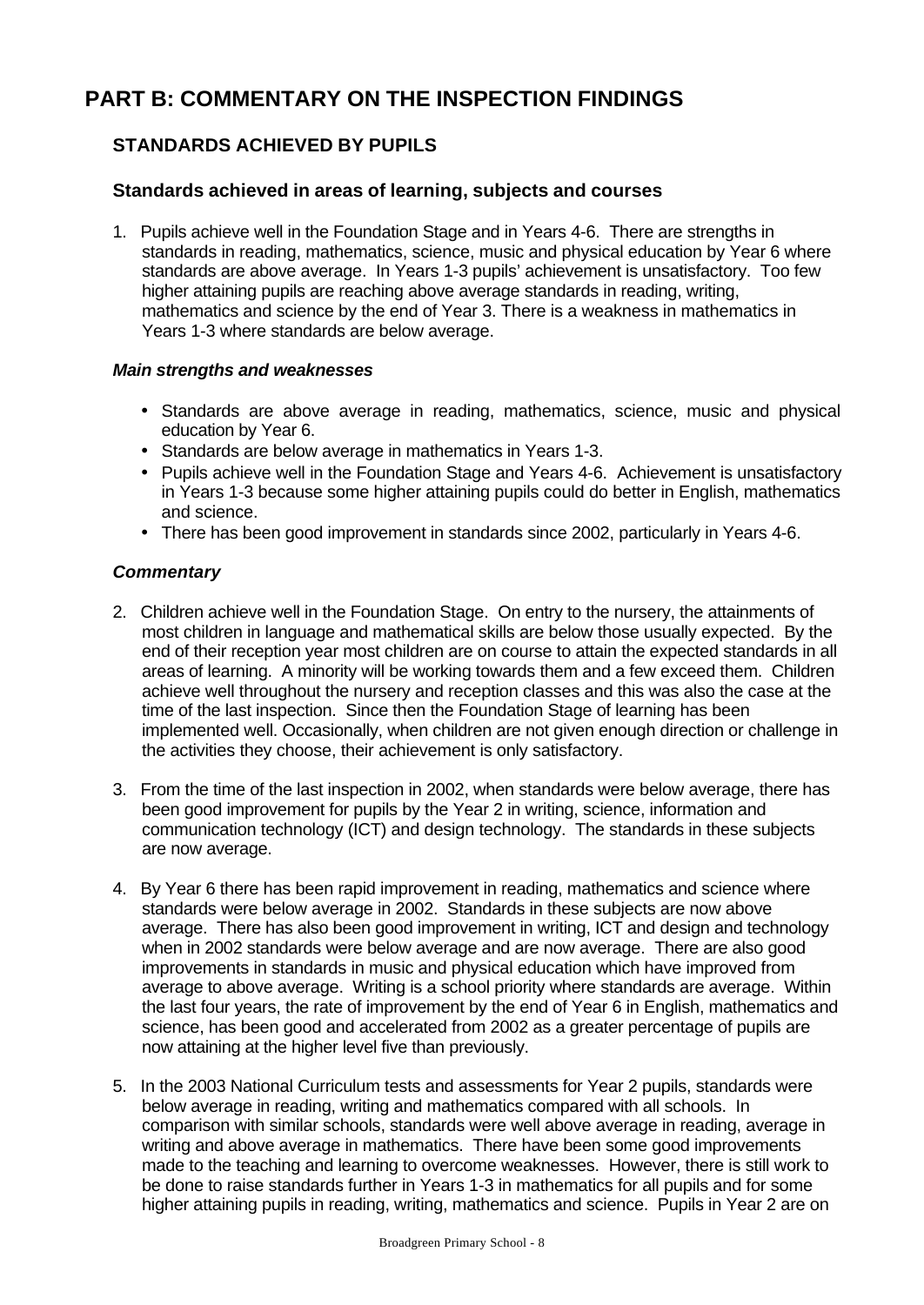course to attain average standards in reading, writing and science. In mathematics, standards are not as good as they were in 2003 and pupils are on course to attain below average standards. Some major weaknesses in this subject need to be resolved to raise standards from below average.

| Standards in:      | School results | National results |
|--------------------|----------------|------------------|
| Reading            | 15.1(16.5)     | 15.7 (15.8)      |
| Writing            | 14.2 (14.4)    | 14.6 (14.4)      |
| <b>Mathematics</b> | 16.3(16.5)     | 16.3 (16.5)      |

|  |  |  | Standards in national tests at the end of Year 2 - average point scores in 2003 |
|--|--|--|---------------------------------------------------------------------------------|
|--|--|--|---------------------------------------------------------------------------------|

*There were 45 pupils in the year group. Figures in brackets are for the previous year*

6. In the 2003 National Curriculum tests and assessments for Year 6 pupils, standards were below average in English, above average in mathematics and well above average in science compared with all schools. In comparison with similar schools, standards were above average in English and very high in mathematics and science. In 2003 nearly 40 per cent attained the higher level five in mathematics and 57 per cent attained the higher level in science. There are differences in the overall attainment of the year groups from one year to the next. The attainments of the present Year 6 are not quite as high as those taking the tests in 2003 because there are a greater proportion of pupils with special educational needs in this year group and consequently standards may not be as high in 2004. Pupils in the present Year 6 are on course to attain above average standards in reading, mathematics and science and average standards in writing by 2004. The development of pupils' writing has been a school priority for improvement this year and is a continuing focus for development.

| Standards in:      | School results | National results |
|--------------------|----------------|------------------|
| English            | 25.6(25.2)     | 26.8 (27.0)      |
| <b>Mathematics</b> | 28.1(26.0)     | 26.8 (26.7)      |
| Science            | 30.1(27.6)     | 28.6 (28.3)      |

*There were 61 pupils in the year group. Figures in brackets are for the previous year*

- 7. The school has very effective systems to track the attainments of all pupils and set predictive targets for their potential achievement. The national results have been used effectively in Years 4-6 to set targets for groups of pupils and individual pupils who need most help. The teachers in Years 4-6 used the assessments well in English, mathematics and science and subsequently increased the percentage of pupils attaining at a higher level by the end of Year 6 in the 2003 National Curriculum tests. This strategy is successful and continues to be used to plan challenging work for these pupils who achieve well. However, there is inconsistent use of assessment in lessons in Years 1-3. This is one of the main causes of the underachievement of the higher attaining pupils in reading, writing, mathematics and science and pupils' underachievement in mathematics. In Year 3, there are a significant proportion of pupils who underachieve. This results in teachers working hard in Years 4 and 5 to close the gaps in pupils' learning. By Year 6, learning accelerates and pupils achieve well and sometimes very well.
- 8. Most pupils with special educational needs achieve satisfactorily in lessons. However, they are not always well included and provided for as work is not always tailored well enough to meet their needs in lessons. However when pupils are withdrawn from lessons for small group teaching to overcome difficulties in literacy, they are taught well and consequently learn well during these sessions.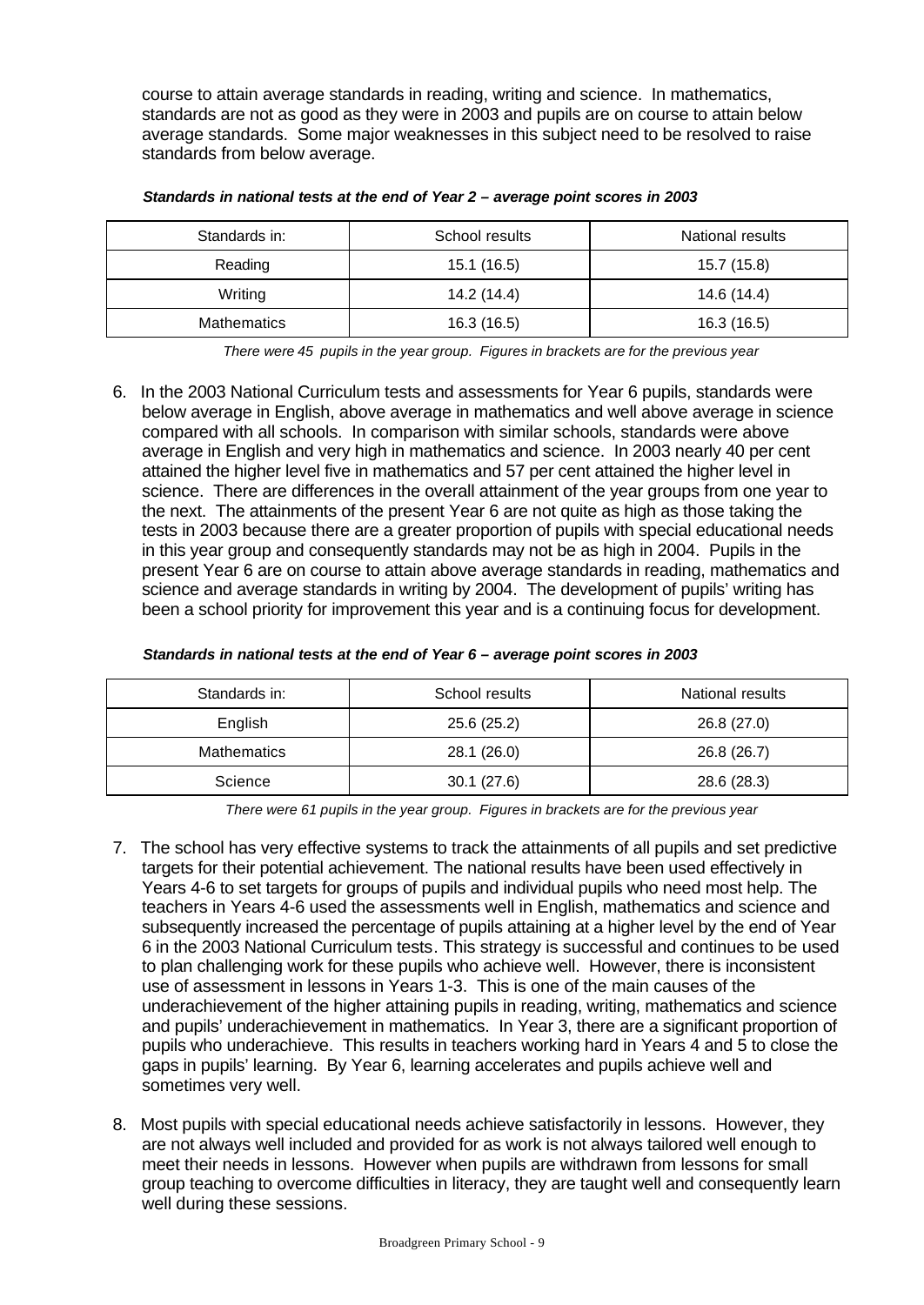9. There are some differences in the achievement of boys and girls. In reading girls are more confident than boys and attain higher standards. In mathematics the higher attaining girls do not achieve as well as others by Year 6. There are no significant differences in the achievement of pupils from minority ethnic groups. Pupils learning English as an additional language achieve as well as other pupils with the support of their teachers and teaching assistants. The school's aims and policies all include a strong commitment to equality of opportunity.

### **Pupils' attitudes, values and other personal qualities**

Pupils' attitudes and behaviour are **good.** Their level of attendance is **well below average.** There were no exclusions in the last year. Pupils' spiritual, moral, social and cultural development is **good**, overall.

### *Main strengths and weaknesses*

- In spite of the very good procedures to promote attendance, pupils' level of attendance is well below average.
- Pupils' attitudes and behaviour are good.

### *Commentary*

10. The school's rate of attendance is well below the national average for primary schools and has been for the last three years, although this is not a true reflection of pupils' enthusiasm for school. Pupils' well below average attendance was mainly due to parents taking children on holiday during term time, including extended holidays to visit family abroad. The school did not achieve the target set for attendance in the autumn term because of holidays taken in term time.

## *Attendance*

#### *Attendance in the latest complete reporting year (%)*

| Authorised absence |              | Unauthorised absence |     |
|--------------------|--------------|----------------------|-----|
| School data:       | $\mathbf{A}$ | School data:         |     |
| National data:     | 5.4          | National data:       | 0.4 |

*The table gives the percentage of half days (sessions) missed through absence for the latest complete reporting year.*

- 11. The school is working hard to reduce absence and since the previous inspection there has been very good improvement in the school's procedures for monitoring attendance. A dedicated attendance officer does detailed analysis of individual, class and school attendance on a weekly basis. Parents are telephoned on the first day of absence and there is good liaison with the education welfare officer weekly. The school makes parents aware of the importance of regular attendance and will need their support if it is to succeed in improving attendance levels.
- 12. Good standards of behaviour and the positive attitudes to learning are similar to those reported at the time of the last inspection. In the best lessons, such as in Year 6 mathematics and science, learning was fast and fun, all pupils were fully involved, the variety of activities was planned to build on and expand what pupils already knew. However, there are still some occasions, particularly in Years 1 to 3 when teaching does not stimulate pupils' enthusiasm for learning. The work is not challenging enough particularly for higher attaining pupils and the activities are mundane. This results on occasions in pupils losing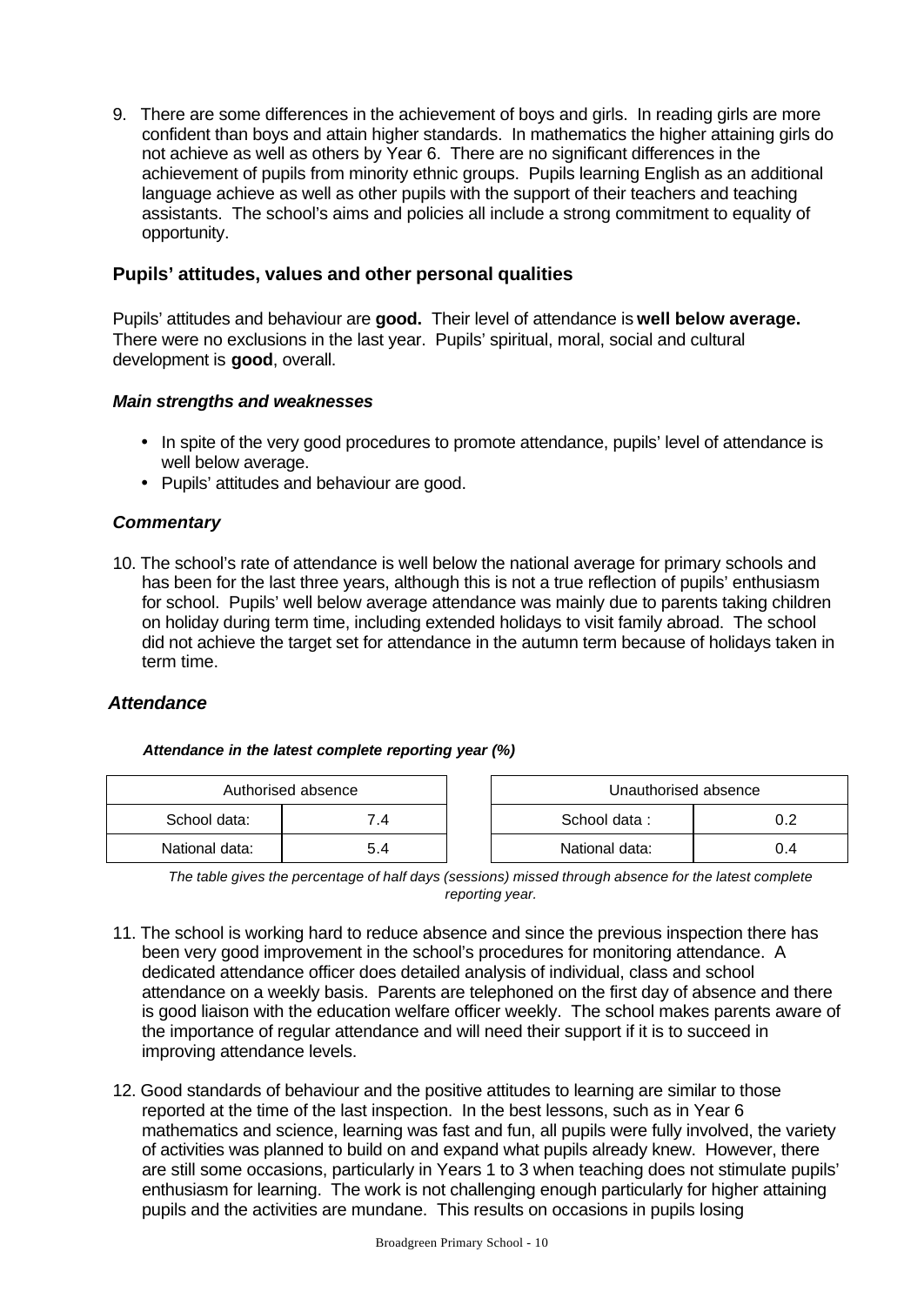concentration and motivation. Some parents and pupils have concerns about behaviour and bullying. The school effectively deals with any misbehaviour or harassment of pupils and the welfare officer supports those pupils who have behavioural difficulties. There have been no exclusions within the last year.

13.There is good provision for pupils' spiritual, moral, social and cultural development. Pupils' spiritual development has improved. Assemblies and religious education lessons are planned well to help pupils develop their understanding of feelings and emotions and to have concern and compassion for others. The school has recognised there is still work to be done to help pupils to be aware of the diverse nature of society.

*Ethnic background of pupils* Exclusions in the last school year

| <b>Categories used in the Annual School</b><br><b>Census</b> | No of<br>pupils on<br>roll | Number of<br>fixed period<br>exclusions | Number of<br>permanent<br>exclusions |
|--------------------------------------------------------------|----------------------------|-----------------------------------------|--------------------------------------|
| White - British                                              | 348                        | 0                                       |                                      |
| Mixed - White and Black Caribbean                            | 4                          | 0                                       | 0                                    |
| Mixed - any other mixed background                           | 3                          | 0                                       | ∩                                    |
| Asian or Asian British - Indian                              | 4                          | 0                                       | 0                                    |
| Asian or Asian British - Bangladeshi                         | 4                          | 0                                       | $\Omega$                             |
| Black or Black British - African                             |                            | 0                                       | ∩                                    |
| Chinese                                                      | 2                          | 0                                       | 0                                    |
| Any other ethnic group                                       | 3                          | 0                                       | ∩                                    |
| No ethnic group recorded                                     |                            | 0                                       |                                      |

*The table gives the number of exclusions, which may be different from the number of pupils excluded.*

# **QUALITY OF EDUCATION PROVIDED BY THE SCHOOL**

## **Teaching and learning**

The quality of teaching and learning is **satisfactory.** Assessment is **satisfactory.**

### *Main strengths and weaknesses*

- The quality of teaching and learning is satisfactory overall. It is good in the Foundation Stage and in Years 4-6.
- Good use is made of ICT in subjects and teachers use ICT well in their teaching.
- Most teachers have high expectations of pupils' work and behaviour but the teachers' expectations of pupils' achievement are too low in Years 1-3
- The pupils with special educational needs make satisfactory progress overall. They receive good support when they are withdrawn from lessons for small group teaching but the help they receive in classes is satisfactory.
- There are very good systems for assessing pupils' attainments. The use of this data to improve standards is good in the Foundation Stage and in Years 4-6 but unsatisfactory in Years 1-3.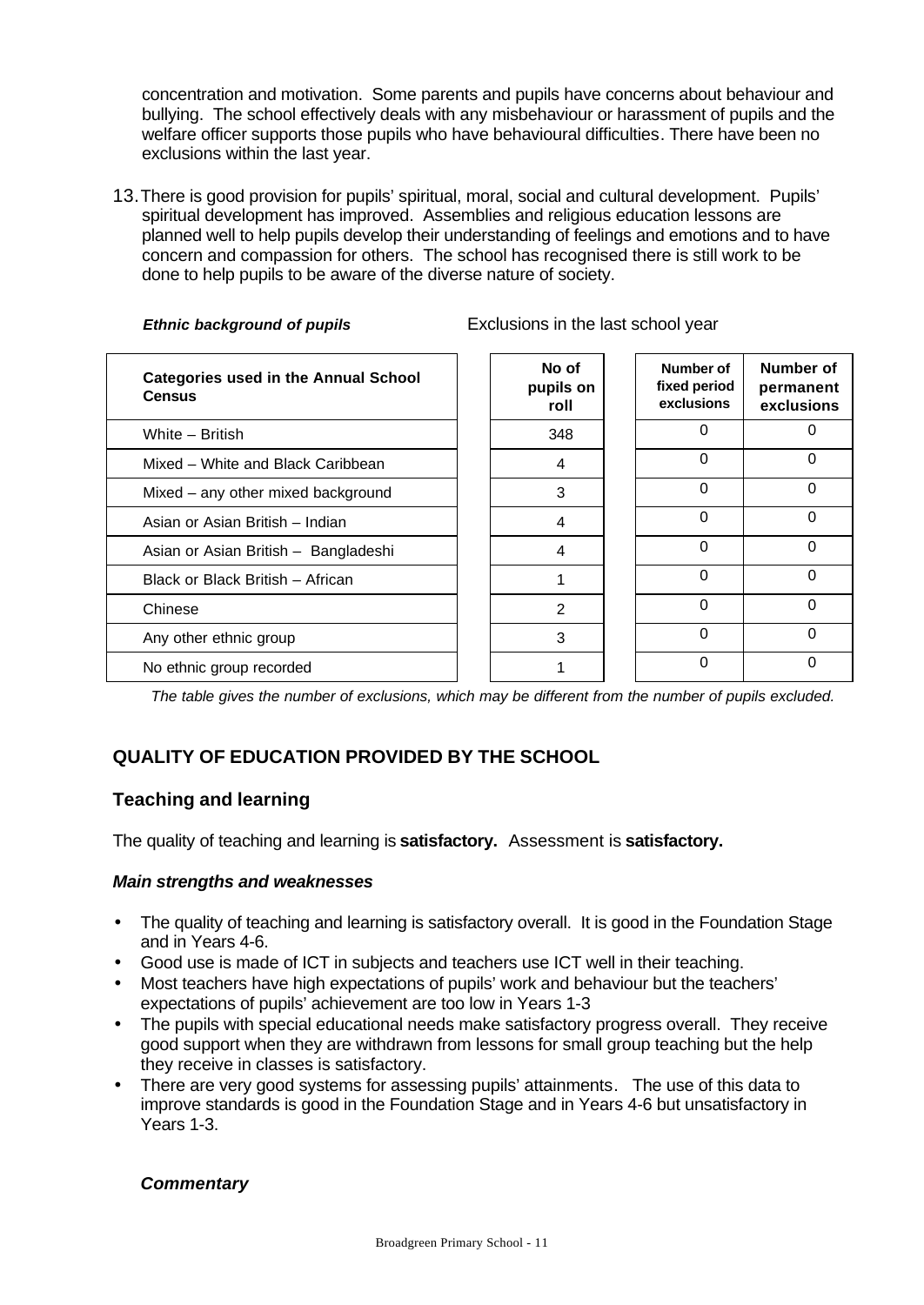#### *Summary of teaching observed during the inspection in 71 lessons*

| Excellent | Very<br>qood | Good        | Satisfactory | Unsatisfactory | Poor     | Very<br>Poor |
|-----------|--------------|-------------|--------------|----------------|----------|--------------|
| $0(0\%)$  | 7 (10%)      | 41<br>(58%) | 17 (24%)     | 6(8%)          | $0(0\%)$ | (0%)         |

*The table gives the number of lessons observed in each of the seven categories used to make judgements about lessons; figures in brackets show percentages where 30 or more lessons are seen.*

- 14. The quality of teaching and learning is satisfactory overall but varies across the school. It is good in the Foundation Stage and satisfactory in Years 1-3. The unsatisfactory teaching and most of the satisfactory teaching was in Years 1-3. In Years 4-6 the teaching and learning is good with very good teaching seen in Year 6. There has been good improvement since the last inspection.
- 15. Children get a good start to their education in the nursery and reception classes. The staff work together well as a team and plan a wide range of interesting activities that meet the needs of the children. This good picture is not sustained in Years 1-3. The teachers do not consistently use assessments of the pupils' work sufficiently well to challenge them in their learning. This accounts for a slower pace of work and results in satisfactory and unsatisfactory teaching and learning. This is particularly the case with some Year 3 pupils who do not even make the expected progress but lose ground in developing their literacy and mathematical skills.
- 16. There has been good improvement in the quality of teaching and learning since the last inspection, particularly in Years 4-6 where there is a greater percentage of good and very good teaching. In these classes the teachers know the attainments of the pupils well and take into account their individual needs. Where the teaching is good and very good the teaching of literacy, numeracy and science are well structured. In these lessons there is a good balance between discussion and group or individual work. Teachers in Years 4-6 work well as a team to plan pupils' work to contribute to the good standards that pupils attain.
- 17. Teachers make good use of ICT as a teaching resource. For instance, in Years 5 and 6, teachers use the interactive whiteboards very well to help pupils learn. This is because they have been trained very well by the advanced skills teacher and get very good support from the technician during lessons. The lack of computers in classes when the computer suite is in use places some restrictions on pupils' application of their skills. There are some good links made between subjects across the curriculum. For example, links between subjects such as religious education and science and pupils' personal, social and health education and citizenship. Across the school literacy, numeracy and ICT are satisfactorily represented in all subjects. Science is well planned to develop pupils' investigative skills.
- 18. Most teachers have high expectations of pupils' behaviour and manage pupils well. The relationships between the staff and pupils are good. The majority of pupils consequently respond positively to their work. In Years 4-6, there are high expectations set for work and behaviour so that pupils concentrate well and take pride in their work. This leads to pupils having high self-esteem and being confident learners. In Years 1-3, teachers' expectations for work are not as high. When pupils lack challenge in their work, their motivation and enthusiasm decreases and the pace of work slows as pupils lose concentration.
- 19. Pupils with special educational needs receive good support when they are withdrawn from lessons for small group teaching. The teaching assistants who help small groups of pupils with special educational needs in classes share the teachers' planning. However, the quality of the daily planning inconsistently meets the needs of the pupils. Where teaching is satisfactory or less than satisfactory, learning resources and planning are not pitched at the correct level to the needs of these children so that they take full part in lessons. When tasks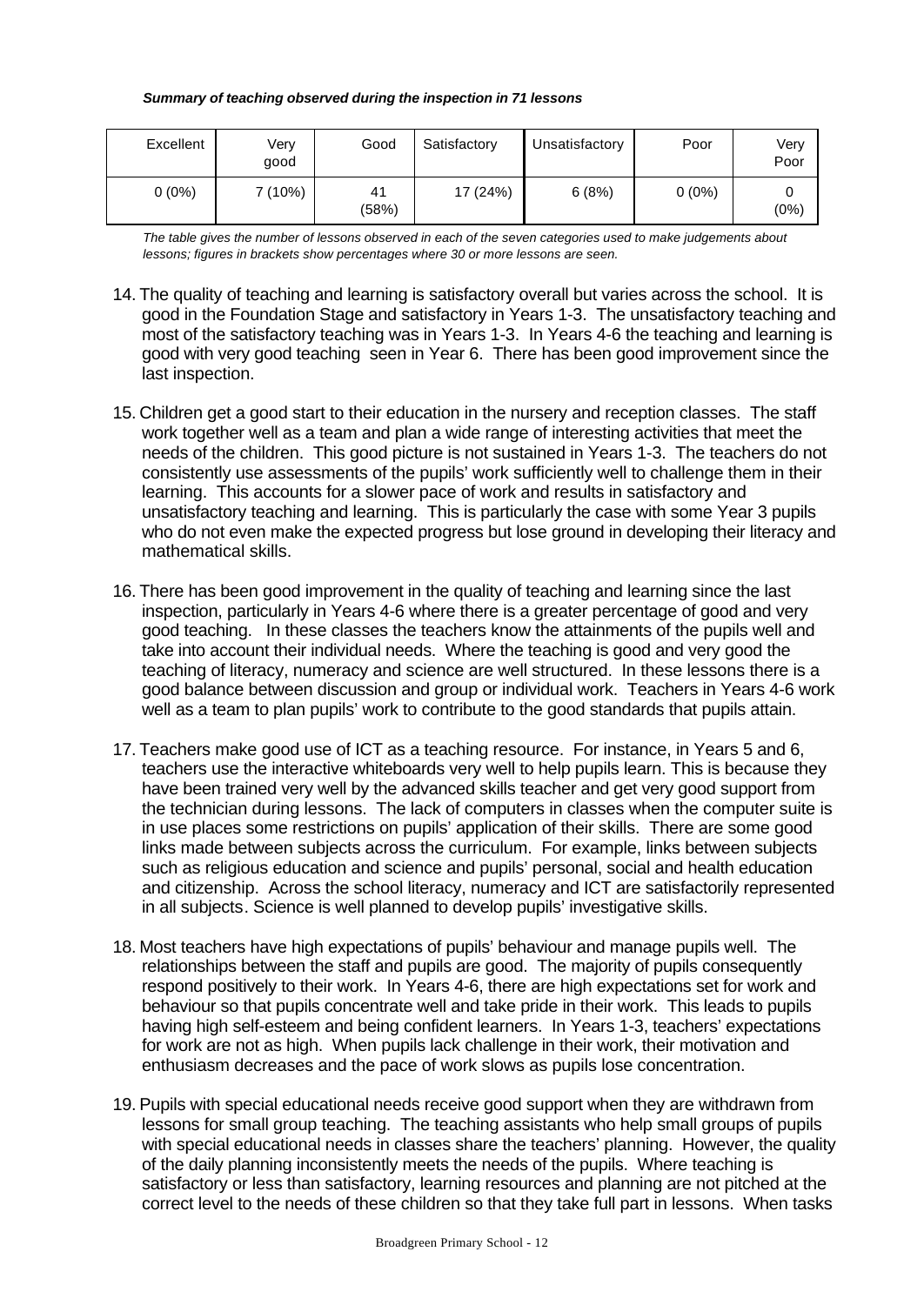are too difficult for pupils, they lose concentration and interest and at times this tends to result in their misbehaviour.

20. Assessment is used satisfactorily overall. There are very good systems for assessing pupils' attainments in English, mathematics and science. National data and internal tests are regularly scrutinised and the data gathered is then used to inform teaching and learning. Any weakness identified in the core subjects of English, mathematics and science is identified. The challenges presented inform the school development plan. Teachers have been particularly successful in Years 4-6 in matching the work to the needs of the pupils and challenging them to achieve well. Consequently, the school has been successful for example in improving standards in English, mathematics and science by Year 6. However, there are weaknesses in teachers' use of day-to-day assessments in Years 1-3 where the trend for improvement is not as great. The pupils' work is not assessed sufficiently well to plan challenging work for all groups of pupils. Targets that are set are not well enough informed to have a positive impact on raising standards for pupils in mathematics or challenge the higher attainers in reading, writing, mathematics and science to enable them to attain at the higher levels. Marking is satisfactory overall. It is generally up-to-date but its quality in helping pupils identify and resolve mistakes and weaknesses varies between year groups. Where it is good, most notably in examples of work in Year 4-6, points for development are shared verbally or written as comments as teachers look at pupils' work. However, even though pupils are set individual targets, these are not consistently used in everyday teaching and their impact is lost in helping pupils assess the quality of their work and move on in their learning.

## **The curriculum**

The school's curriculum is **good**. The school provides a **good** range of opportunities for enrichment. The quality and quantity of accommodation and resources are **satisfactory.**

#### *The main strengths and weaknesses*

- The quality of the curriculum is good overall apart from mathematics where provision is unsatisfactory in Years 1-3.
- There is good provision for pupils' personal, social and health education and citizenship.
- Pupils benefit from participating in a good range of activities that enhance the curriculum.
- There are good improvements made to the accommodation and staff are deployed well.
- The arrangements for pupils to transfer to other schools are good.

- 21. While the school's curriculum is broadly based, fulfils statutory requirements and is designed to build skills in a logical sequence in different subjects, it is not succeeding in providing a good basis for teaching key skills in mathematics in Years 1-3. The school has implemented the National Literacy and Numeracy Strategies. Targeted support is provided in literacy and numeracy for groups of pupils.
- 22. At the time of the last inspection pupils with special educational needs made satisfactory progress. This is still the case. The majority of pupils make satisfactory progress towards their targets. There were weaknesses in Individual Education Plans (IEP's), with targets set being inadequate. Target setting has improved as a result of more effective assessment arrangements. The school now involves pupils more and seeks to also involve parents in setting these targets. Targets were not supported in lessons at the last inspection. Pupils with special educational needs are well known by teachers now but teachers still do not use targets well enough in their short term planning. This means that in some lessons pupils are not achieving as well as they might. Some derive benefit from targeted intervention. Satisfactory provision is made for pupils with English as an additional language. Overall,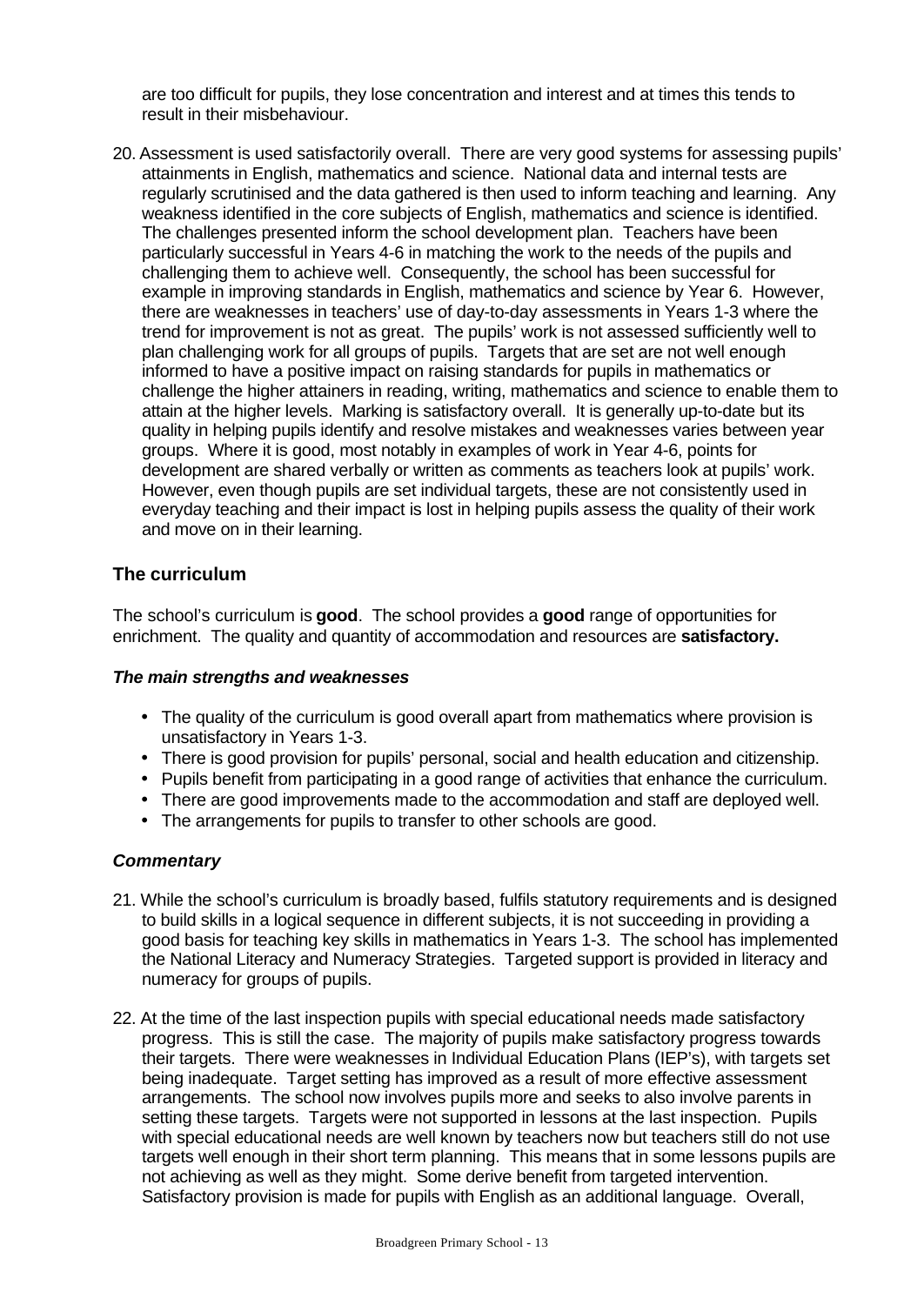access to the curriculum for these pupils is satisfactory because of the support given by teachers and teaching assistants.

- 23. Provision for personal, social and health education, including citizenship, is good. All pupils follow a programme of study that incorporates the statutory requirements. Older pupils benefit from discrete lessons and the teaching was good in both of the lessons seen.
- 24. Pupils benefit from participating in a good range of activities that enhance the curriculum. The positive partnership with the EAZ initiative contributes well to the enrichment activities that the school offers. Each year group visit several places of interest to support different subjects. Recently, Year 1 has visited Greenacre farm, the Liverpool Maritime museum and Delamare forest. Year 2 visit the Planetarium and the Blue Planet Aquarium. Year 3 visit the Walker art gallery and the Ellesmere Port Boat museum. Year 4 visit Speke Hall and Bidston Hill, as well as taking part in a drama workshop based on the 'Egyptians'. Year 5 visit Joddrell Bank and the Museum of Liverpool life. Year 6 go further afield, to a Ski centre and on a trip to Wales. Extra-curricular opportunities include choir, badminton, judo, swimming, football, computer and dance. Music is popular with many pupils, who enjoy taking part in concerts at the Metropolitan Cathedral. Some pupils receive tuition in several musical instruments. French is taught to pupils in years 5 and 6. Recent visitors to the school have included a South American drumming group. Older pupils also gain personal skills from taking part in local educational projects such as 'Going for Gold' and the 'Wise Owl'.
- 25. On the whole staff are well deployed. There is an appropriate level of staffing, to include technician support, administrative support and an attendance officer. There are occasions when the teaching assistants could be deployed more effectively. All the ancillary staff make a good contribution to the atmosphere in the school. The provision of breakfast and after school clubs enables pupils to get off to a good start, and end, to the school day.
- 26. The buildings have been refurbished since the last inspection. Children in the Foundation Stage have their own dedicated outdoor areas. The school's accommodation provides an appropriate setting for primary education. There is now a spacious computer suite with internet links, and interactive whiteboards for teaching in Years 5 and 6. Facilities for ICT are very good and there are good resources to support provision in music. There are no outside grassed areas for work or play. The school is well used by the community, including some parents in developing literacy and ICT skills.
- 27. There are good links for transition to other schools. The links with a specialist technology college aim to improve standards in ICT, mathematics, science and design and technology. These are complemented by links with industry, involvement in 'Sports Link' programme, and visits from theatre groups.

### **Care, guidance and support**

The school makes **good** provision for ensuring pupils' care, welfare, health and safety. It provides pupils with **satisfactory** support and guidance and a **satisfactory** level of involvement in the work of the school.

#### *Main strengths and weaknesses*

• Induction arrangements are good.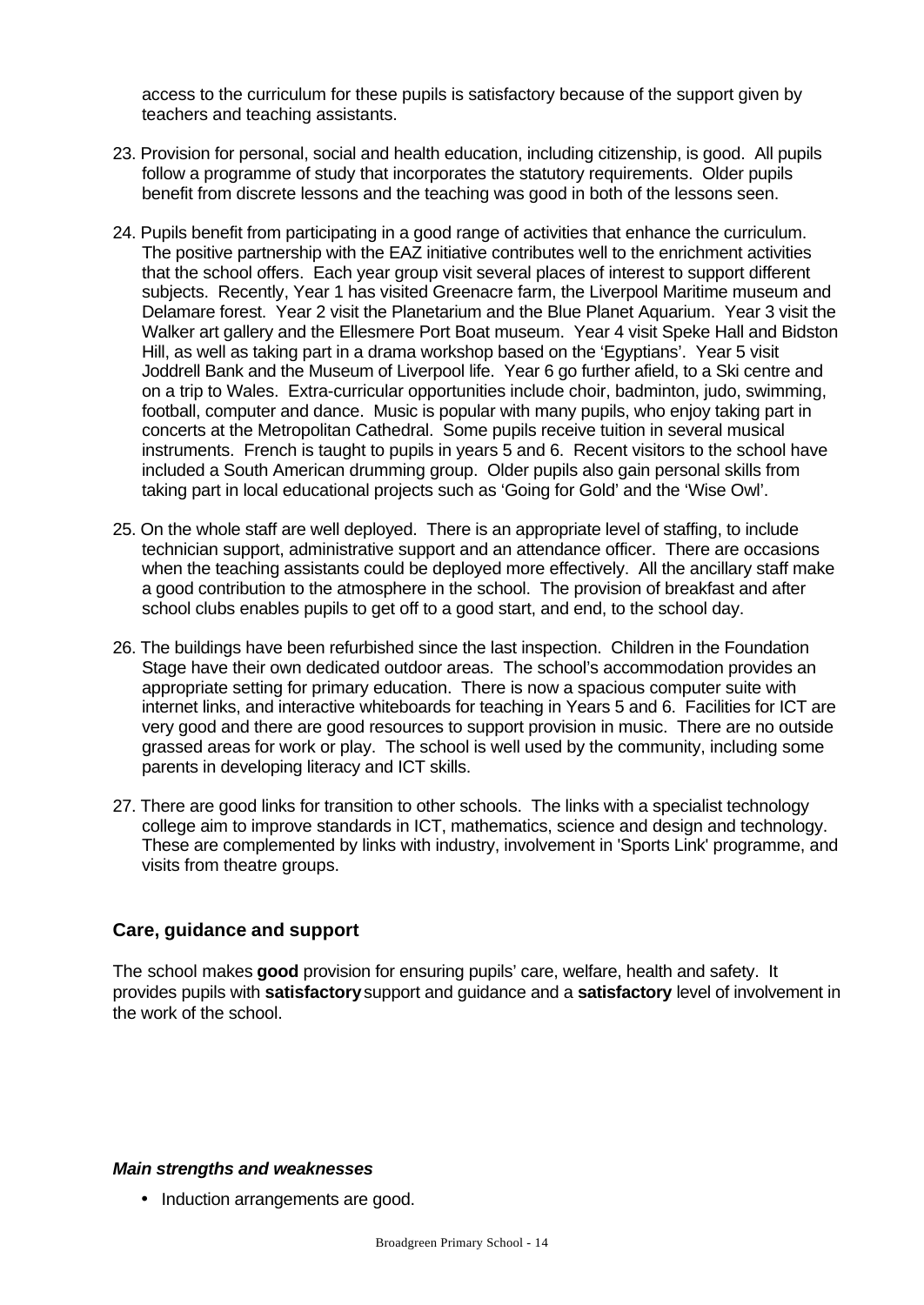- The school is a caring community
- The work of the school council in promoting pupils' involvement in the work of the school is underdeveloped.
- There is good personal support given to pupils but academic support and guidance is insufficient in Years 1-3.

### *Commentary*

- 28. Pupils settle into school quickly due to the good procedures in place. Before starting school all pupils and parents have a tour of the building with the headteacher and meet key staff including the welfare officer, class teacher, office staff, midday supervisors and the cook. Information about pupils' particular needs is discussed and relevant information given about the school. If pupils are starting other than at the usual time the previous school is contacted for information, pupils meet the whole of their year group and are allocated a buddy and a support group in class.
- 29. The school places great emphasis on the care and welfare of pupils. The welfare officer provides support for individual pupils needs and has attended relevant training, such as bereavement counselling. Child protection procedures are good. Ancillary staff are included in training for first aid and behaviour management resulting in pupils showing the same level of respect to them as they show teachers. The school has followed a planned programme of repair, replacement and redecoration of the premises over the last two years to improve the quality of the learning environment. Pupils will be pleased when the malodorous toilets are replaced this year.
- 30. Seeking pupils' views and involving them in the work of the school is at an early stage and the school has recognised that there is room for improvement through the introduction of a School Council. The school has involved pupils in the planned development of the playground. Through questionnaires pupils were able to give their opinions of how they would like the outside area improved.
- 31. Personal support and guidance given to pupils by all staff is good. Pupils like their teachers and feel they are fair. Target setting for English and mathematics, where it is used well, help pupils know what they need to do next to improve and older pupils review these each half term. The 'Going for Gold' target books are used well by Year 6 pupils to evaluate how well they are doing. However in Years 1-3 teachers do not use the assessment of pupils' academic attainments well enough to enable them to give good support and guidance to pupils with their learning.

## **Partnership with parents, other schools and the community**

The school has **good** links with parents, the local community and other schools.

### *Main strengths and weaknesses*

- The 'Friends of Broadgreen' give good support to the school.
- Information is good overall but there is variation in quality of reports.
- The school works hard to involve parents in children's learning.
- The use of homework is inconsistent across the school.
- Links with other schools and the community are good.
- The support given by some parents in ensuring pupils attend school regularly could be better.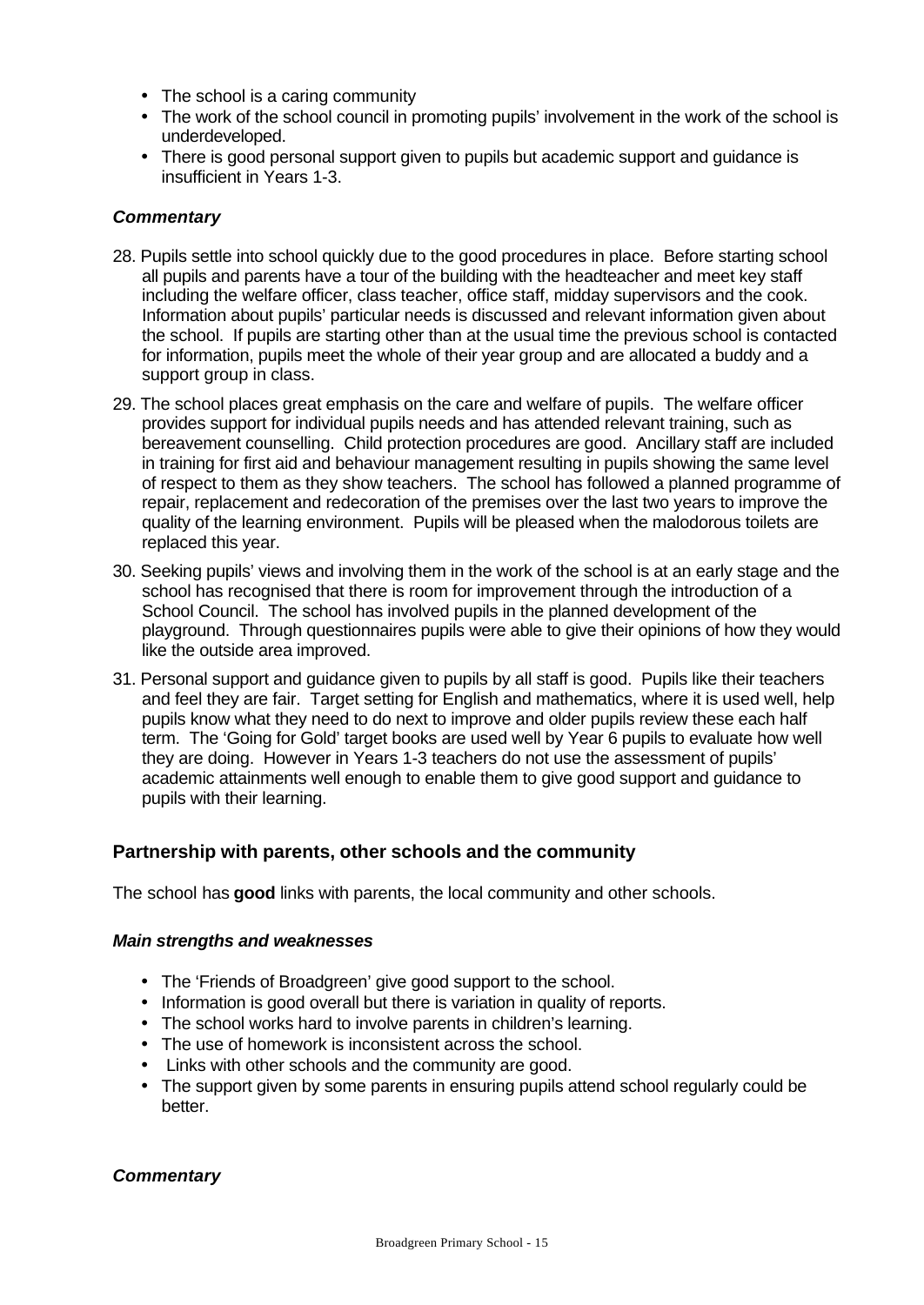- 32. The Friends Association is active in supporting the school. They hold weekly coffee mornings to encourage parents to come into school. They organise social and fundraising events to provide resources for teaching and learning, such as contributing to the new home reading scheme books, and extras for pupils such as a television and video combination for each class for use during wet playtimes. They cleared and decorated a room for use as a small computer suite. They hold pupil discos to promote good relationships and social skills.
- 33. Newsletters are of good quality as are the many letters sent home that keep parents well informed about school events, changes in procedures, fund raising activities and school trips. The booklets about mathematics for each year group tell parents what pupils are learning in school and how they can help at home. However parents do not receive regular information about other areas of the curriculum. Parents attend termly meetings with class teachers to discuss their child's progress and review targets. The quality of the annual written reports varies across the school. The information on how well pupils are doing do not always give parents clear enough information about how well their child is doing in relation to expectation for their age.
- 34. The school has held courses for family literacy, numeracy and shared writing but only a small number of parents attended. Regular classes are offered for parents' own development such as computers or calligraphy. A small number of parents help in school but the school would like to improve the partnership with parents and involve more parents in children's learning at home and at school. However, some parents say homework is used inconsistently across the school. Parents of Years 5 and 6 pupils say their children get work set every week but they have never seen the homework diaries. The school acknowledges that this term some teachers have not been sending reading books home as the information about the planned new home reading scheme was misunderstood. However, parents are unsure of the school procedures as practice and teachers' expectations vary between classes. This does not help parents to organise time at home to support their children's learning on a regular basis.
- 35. The 'Sports Link' programme enables pupils from Years 5 and 6 to widen their experience of different sports, such as 'tag rugby' for girls. Through the Education Action Zone (EAZ) initiative pupils are able to see the world of work by visits into the community such as Year 3 visit to Asda construction site or the reception visit to the hospital. Links with the Technology College are supporting the schools provision for ICT.
- 36. The school is trying hard to improve attendance levels but will need the support of all parents to ensure children only stay at home if they are ill.

# **LEADERSHIP AND MANAGEMENT**

The school is **well governed**. The leadership of the headteacher is **good**. The overall management of the school is **satisfactory**. The school is **satisfactorily** overcoming pupils' barriers to learning.

### *Main strengths and weaknesses*

- The governors effectively carry out their responsibilities.
- The school is well led.
- The management of the Foundation Stage and ICT is good and English and science are managed very well. However, some improvement needed in the management of some subjects and aspects of the curriculum.
- There is good professional development for the staff.
- There is good financial management.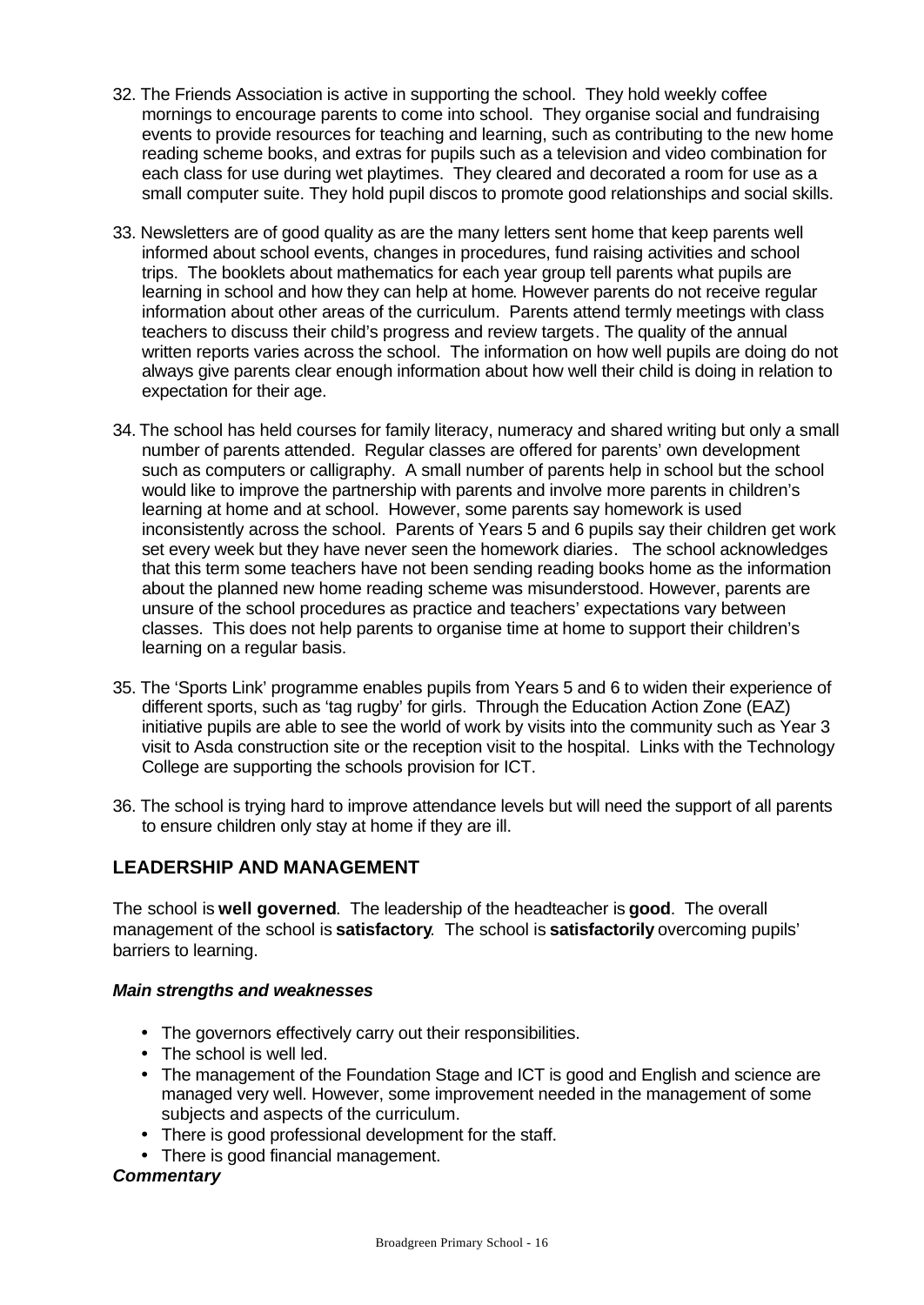- 37. The governing body fulfils its statutory duties well. It is organised effectively and the chair of governors gives a good lead. The systems in place for governors to monitor the work of the school are good. Each governor takes a responsibility for a curriculum area and subject leaders are regularly invited to update governors on the progress towards the objectives set on the school development plan. This is coupled with regular visits to the school by governors to discuss progress. There has been a good programme of training and support to help the governors fulfil their responsibilities. The governors review up-to-date test results and are very well informed in interpreting national and school data. The headteacher ensures that governors receive very good information about school developments. This enables the governors to get a very clear understanding of the strengths of the school and areas for improvement and helps them to set new objectives. Meetings are regular and purposeful and governors keep themselves very well informed of current initiatives. The school action plan is reviewed at each meeting and the school is held to account in meetings.
- 38. The headteacher leads the school well with commitment and a clear sense of direction to improve standards and provision. Since the last inspection there have been long periods without a substantive deputy headteacher. A newly appointed deputy has recently been appointed and has just taken up post. Despite staff changes there has been good improvement since 2002. The aims have been shared with parents, staff and governors. These reflect a commitment for a broad education and high academic standards. The school development plan is clearly set out to achieve the aims of the school. Procedures for tracking and monitoring the progress of individual pupils are very good. The school has implemented various systems for analysing its overall effectiveness in raising standards. Information gathered is used to identify pupils who may not be making the expected progress and action is taken. There has been good work within the last two years to raise standards but there is still work to be done. The school has benefited from support and advice over the last two years from the staff input from Local Education Authority (LEA) and the EAZ. The strategies employed have been successful in raising standards particularly by Year 6 in English, mathematics and science within the last two years. However, there are some inconsistencies across the school in the rate of pupils' progress, differences between groups of pupils and some gender differences in pupils' attainment which have been recognised for development.
- 39. The school is managed satisfactorily overall. The leading role is taken by the senior management team who also hold class teaching as well as core subject responsibilities for English, mathematics and science. The raising of standards in English, mathematics, science ICT and DT have been the focus for improvement since the last inspection in March 2002. English and science are very well led and managed. ICT is well managed and the management of mathematics and design and technology is satisfactory. The senior management team make a significant contribution to the school in their support of the headteacher and their teamwork with the staff. There is satisfactory management of special educational needs. The special educational needs coordinator (SENCO) administers routine arrangements well but the deployment of the teaching assistants to meet the needs of these pupils is not always directed towards those who need most help. It is not possible for the school to easily evaluate how effective provision is if the IEP's are not monitored well enough. In other subjects, which have not been a main priority of the school, subject leaders have audited their subject, monitored teachers' planning and samples of pupils' work, reviewed policies and curriculum and developed useful action plans and portfolios of their work. However, monitoring of teaching and learning is at an early stage. The management of the Foundation Stage is good but more work needs to be done to ensure that there is challenge and direction given in the reception classes in the activities that children choose.
- 40. Professional development of the staff is linked well to the school priorities. The teaching assistants are fully involved in all aspects of school life. Most extend their expertise in particular aspects of education appropriate to pupils' learning by attending in-service training. There is a good partnership for training teachers and satisfactory induction procedures for new staff and students.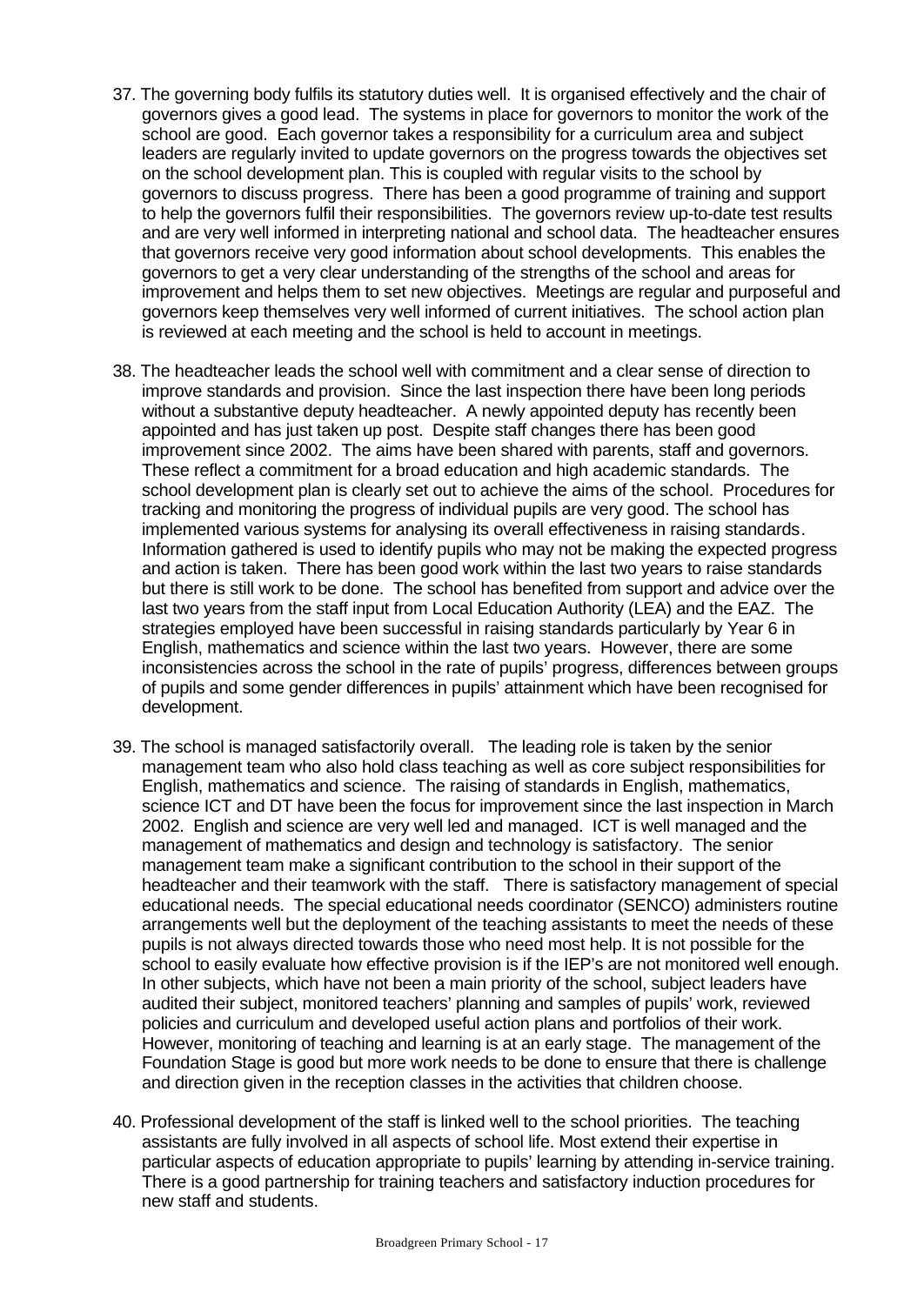41. The management of the finances is good both in the longer term and on a day-to-day basis. Expenditure is well thought out and is matched to achieve the objectives of the School Development Plan. The school has recently used some of its reserves for building refurbishment and has retained an appropriate balance to guard against changes in the school roll. The school seeks best value for money in its expenditure and provides satisfactory value for money.

| Income and expenditure $(E)$ |        | Balances (£)                           |       |
|------------------------------|--------|----------------------------------------|-------|
| Total income                 | 968745 | Balance from previous year             | 71393 |
| Total expenditure            | 977318 | Balance carried forward to the<br>next | 62820 |
| Expenditure per pupil        | 2386   |                                        |       |

#### *Financial information for the year April 2002 to March 2003*

### **SEN ASSESSMENT**

The quality of assessment for pupils with special educational needs is **satisfactory.**

#### *The main strengths and weaknesses*

- Individual needs are identified speedily and assessment is regular and systematic.
- The use of assessment is satisfactory overall in lessons but at times there is insufficient planning for the needs of individuals with special educational needs.

- 42. The needs of pupils are assessed promptly on entry to school. The help for pupils with special educational needs is organised through additional class support and by groups of pupils withdrawn for small group teaching. Pupils' progress is recorded each half-term and parents and pupils are involved in setting targets. There is good liaison with outside agencies when necessary. Pupils make good progress towards their targets when they are withdrawn for small group teaching. This is because the planning of additional and further literacy support (ALS and FLS) and the Springboard scheme in mathematics is tightly structured within the national strategy guidelines. The assessments of their work are used well to inform future plans. The use of homework helps pupils to practice their new learning.
- 43. In lessons, the planned work is inconsistently detailed to match the pupils' needs and the support the pupils receive from their teachers and the teaching assistants varies from satisfactory to good. Because day-to-day progress is not sufficiently well assessed and taken into account to inform teachers' planning, the learning of these pupils tends to be restricted to a satisfactory level. The IEP's are not sufficiently monitored in order to evaluate their effectiveness.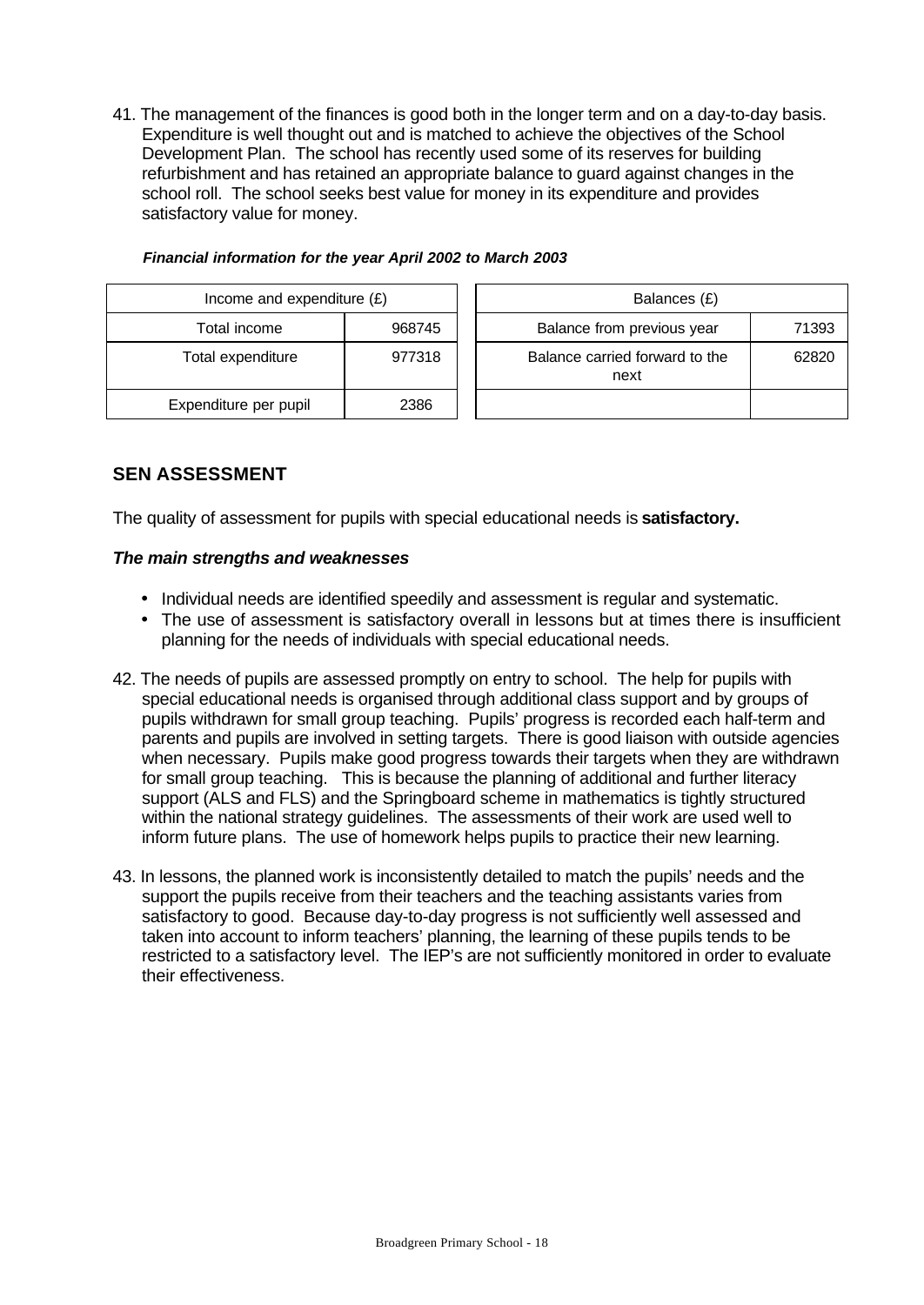# **PART C: THE QUALITY OF EDUCATION IN AREAS OF LEARNING, SUBJECTS AND COURSES**

# **AREAS OF LEARNING IN THE FOUNDATION STAGE**

Provision for children in the Foundation Stage is **good overall.**

44. Children start in the nursery after their third birthday. Most transfer to the reception classes at the beginning of the school year in which they will become five. The children enter with a wide range of attainments in language, mathematical and social skills. However, most enter the nursery with below average language and mathematical skills. The children achieve well overall in both the nursery and reception classes. By the end of their reception year, most children are on course to attain the expected learning goals in all areas of learning. A few are expected to exceed them and a significant minority work towards them. The Foundation Stage curriculum is implemented and managed well. The planning is shared between the nursery and reception staff so there is a good progression of children's skills. There is a wide variety of interesting activities planned both indoors and outdoors that are matched well to their needs. The activities led by the teachers or the teaching assistants are well organised and prepared. Learning is regularly assessed and children's achievements are recorded efficiently and used to plan their work. The children learn well as a result. There is a good partnership with parents on entry. There has been good improvement in the provision since the last inspection.

# **PERSONAL, SOCIAL AND EMOTIONAL DEVELOPMENT**

Provision in personal, social and emotional development is **good.**

### *Main strengths and weaknesses*

- Children achieve well because of the high expectations of the staff and the good teaching they receive.
- There are good relationships between the children and the staff that encourage the children to develop positive attitudes to learning.

### *Commentary*

45. The children achieve well because they are taught well in both the nursery and reception classes. Most children by the time they reach the end of their reception year are on course to attain the standards expected for children of this age. This area of learning has a high priority and the teachers plan activities successfully together to promote personal and social skills in all areas of learning. On entry to the nursery and reception classes, the children soon get to know regular routines. Children quickly realise that good behaviour is expected. Relationships are good and help to play a significant part in the children's learning. The children understand when they are responsible for making choices. Most respond positively to the activities that are new to them and settle down to work with a minimum of fuss. Snack times are happy occasions where healthy eating is promoted and children have opportunities to develop their social skills. Most are interested in their activities and concentrate well, even in the activities that are not directed by the staff. Throughout the Foundation Stage, the staff hold high expectations of the children's behaviour and are good role-models. Any unacceptable behaviour is calmly and sensitively dealt with. Consequently, relationships are good. This makes a significant contribution to the children's positive attitudes to their activities.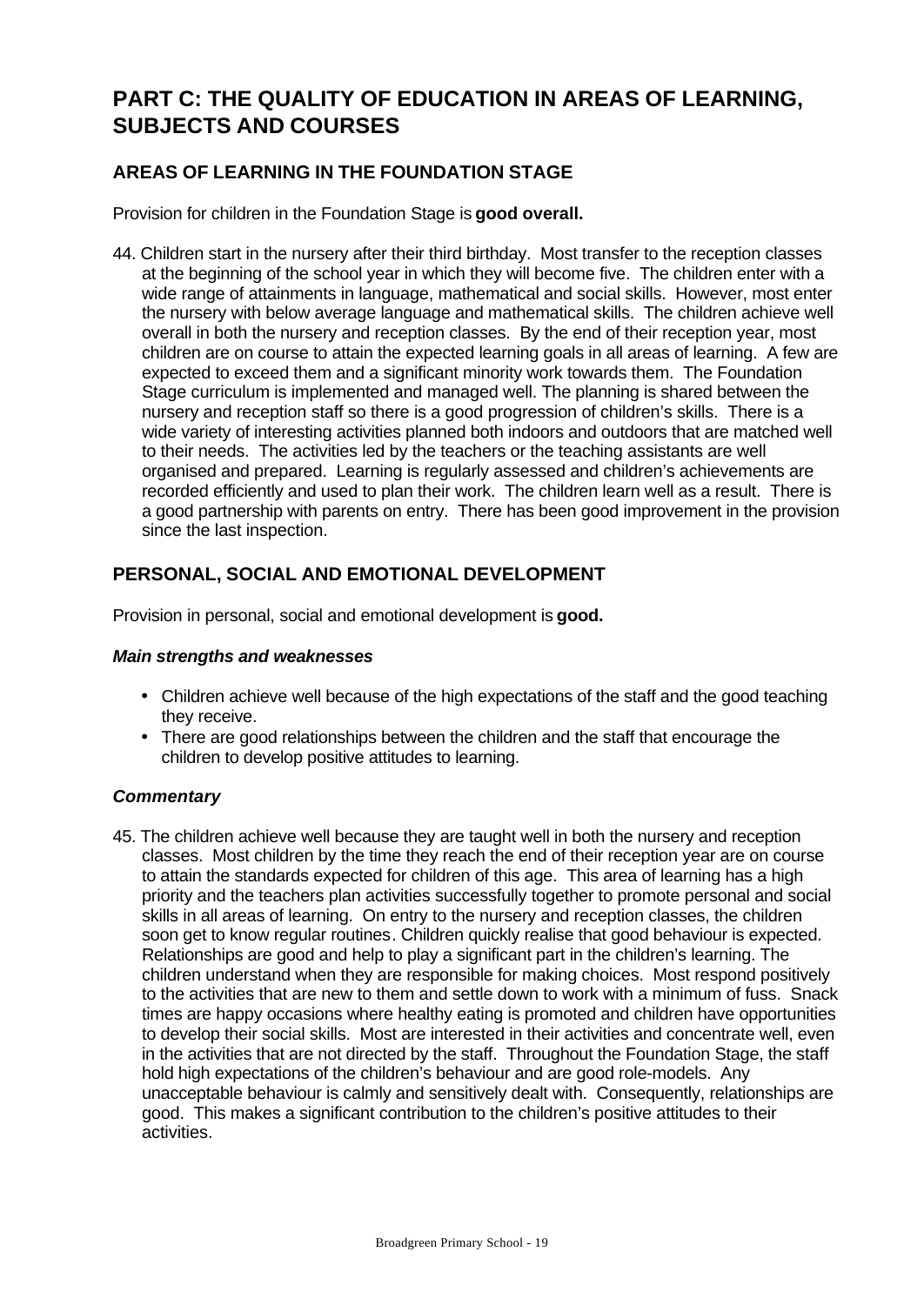# **COMMUNICATION, LANGUAGE AND LITERACY**

Provision in communication, language and literacy is **good.**

### *Main strengths and weaknesses*

- Teachers and the teaching assistants plan a wide range of activities to promote children's language skills.
- Some activities that children choose are insufficiently challenging.
- There are good relationships with parents who help their children at home.

### *Commentary*

46. Children throughout the Foundation Stage achieve well. The indications are that by the end of the reception year, nearly all will have achieved the expected goals, a few will exceed them and a small minority will be working towards them. The children achieve well because of the good teaching by all members of the teaching team in both the nursery and reception classes. The children throughout the Foundation Stage develop their confidence with speaking because the staff frequently have conversations with them and question them about their learning. The 'recall' session of daily activities promote effectively learning and speaking and listening skills. The good quality of teaching effectively promotes the use of language. The children initiate their own conversations because they are interested in the well-planned activities as they play for example, in the Chinese restaurant role-play areas and in the polar igloo in the nursery. The children in the reception and nursery classes enjoy traditional stories such as the Three Little Pigs and The Billy Goats Gruff which is linked well to their work in learning sounds and letters. The majority of average and higher attaining children can identify the names and sounds of certain letters and are beginning to read three letter words and simple phrases and sentences. Others are learning the names and sounds of letters of the alphabet. At times there is insufficient challenge planned in the activities that the reception children choose themselves. For example, to develop children's knowledge and understanding of words, letters and sounds linked to activities such as building models. There is a good focus for language skills in the role-play and writing areas with props and materials provided but this is not always extended to other activities such as construction work where the children could usefully extend their skills. Children enjoy the book areas independently throughout the Foundation Stage to 'read' books and are developing a good interest in books and stories. This is supported through the positive links developing with parents. The children in the nursery take home library books, stories and games and in their reception year, the children take books home to read.

# **MATHEMATICAL DEVELOPMENT**

Provision in mathematical development is **good.**

### *Main strengths and weaknesses*

- There is a wide range of well-planned activities to promote mathematical learning.
- Occasionally, activities that children choose do not extend their learning.

### *Commentary*

47. Most children are likely to attain the expected goals and a small minority will be working towards them by the end of their reception year. Children achieve well because they are taught well. The teachers in both the nursery and reception classes use successful methods and activities which build well on children's previous learning. In the nursery, children come to understand measures as they fill and empty containers in the sand. They work well with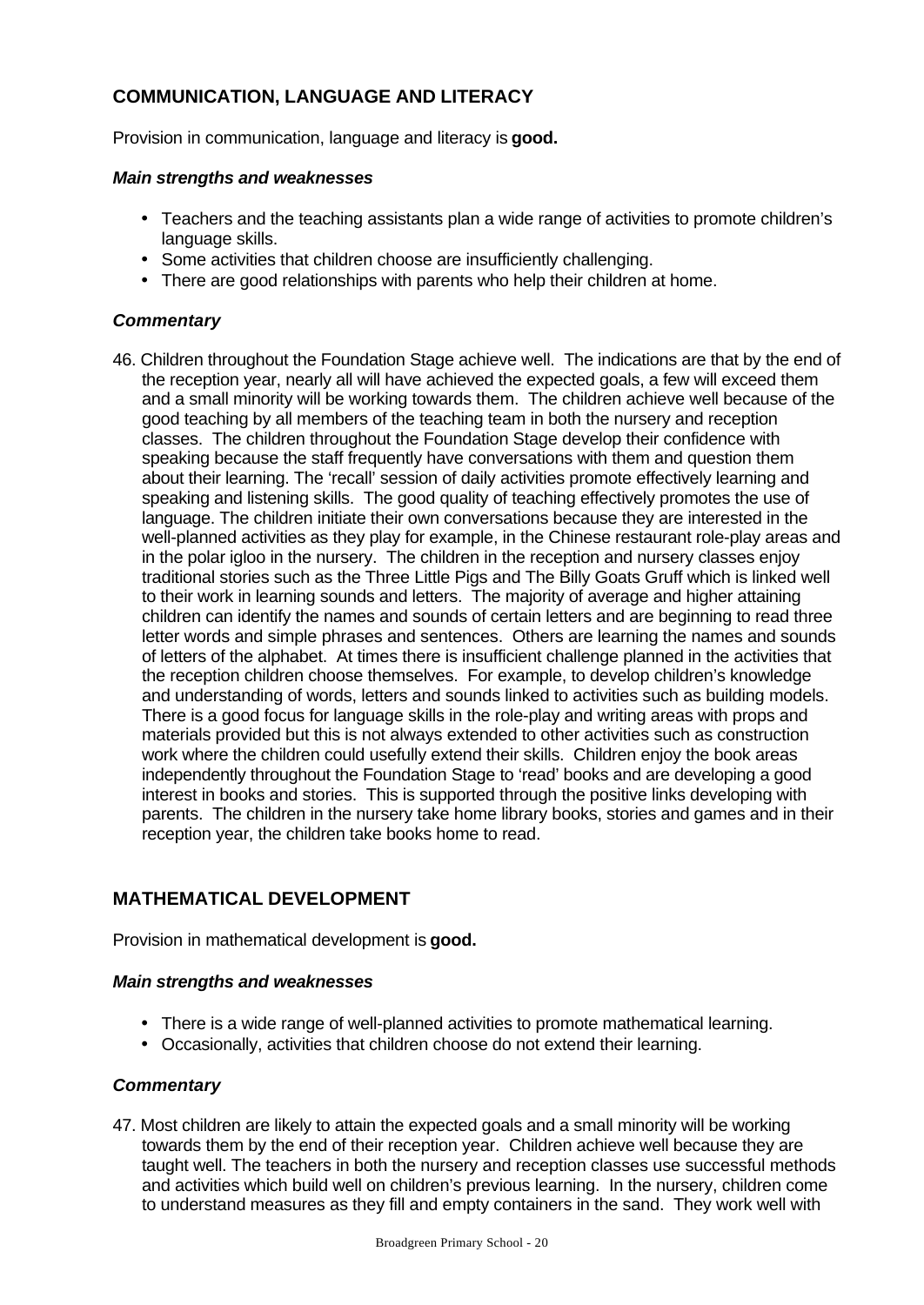their teacher matching shapes and colours and learning numbers to five. Most children in the reception classes recognise numbers to ten and nearly all know their basic shapes and colours. The average and higher attaining children count to 20 and count back from ten. The children enjoy joining in with some well-known number rhymes which helps them to recognise and learn their numbers. The staff encourage children to use mathematical vocabulary such as 'longer than' or 'shorter than' as they solve simple problems of measurement. The teaching assistants give good support to the children, helping them to achieve well. Teaching and learning are good, offering children opportunities to consolidate learning and extend their mathematical thinking. However, at times, the activities that children choose such as working with sand and water have insufficient structure for them to be able to consolidate and build on their learning.

# **KNOWLEDGE AND UNDERSTANDING OF THE WORLD**

Provision in knowledge and understanding of the world is **good.**

### *Main strengths and weaknesses*

- Teachers plan a wide range of interesting activities.
- Staff enhance children's knowledge and understanding well through effective questioning and discussion.

### *Commentary*

48. The children achieve well. Most children are likely to achieve and exceed the expected goals in this area of learning by the end of the reception year. Staff plan an interesting range of activities which help children deepen their understanding and widen their vocabulary through investigative work. In the nursery children investigate the change in materials as they mix flour and water together or make sugar mice. In the reception classes children investigate the properties of materials. The children draw their character designs and choose from a wide range of materials such as wool, foil and tissue paper to make their 'troll' puppets following the story of The Three Billy Goats Gruff. There is a good range of building materials to make models. Such activities form the foundations for later investigative work in science and design and technology. The children have good access to computers and develop their mouse control successfully as they drag and drop symbols and pictures to complete simple programs. Children take part in discussions to raise awareness of their own traditions and those of other cultures. They celebrate Christmas and other festivals such as Chinese New Year. This helps the children to respect the views of others and raise their awareness of the importance of belonging. The quality of teaching and learning is good overall. The children have good adult support to help them develop vocabulary and knowledge.

## **PHYSICAL DEVELOPMENT**

Provision in physical development is **good**.

#### *Main strengths and weaknesses*

• Good use is made of the accommodation to develop children's skills.

### *Commentary*

49. By the end of the reception year most children are likely achieve well to attain the expected standards. The children have access to a dedicated outdoor play area in the nursery and they participate in purposeful activities both indoors and outdoors. In the reception classes, there is good access to outdoor areas but this is not as well resourced. There are well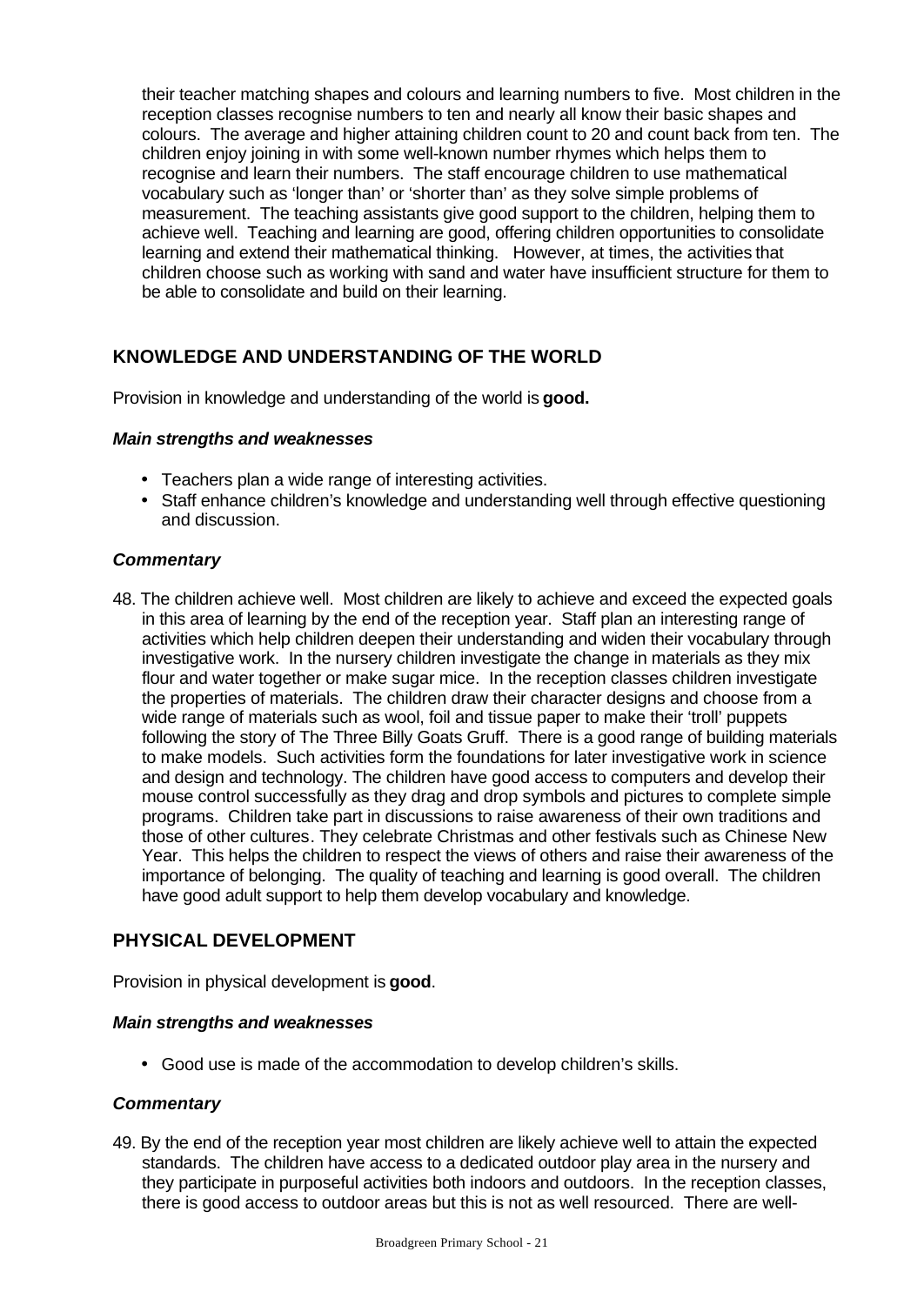planned indoor activities throughout the Foundation Stage to help children develop their coordination skills. For example, during one session in the nursery, children were successfully improving their skills in throwing and catching small apparatus and in cycling and controlling large wheeled toys. The staff in the reception year make good use of the hall for physical activities as well as the outdoor area. Most children get ready with some help. The quality of teaching and learning are good. In the hall, the children are developing a good awareness of the space around them and move safely without bumping into others. They follow instructions well, and run, skip and move on command as they act out the story of The Three Billy Goats Gruff. Good quality role-play and interventions by the staff motivate the children and keep them involved in the development of the story. The children explored different ways of making bridge shapes as they created balanced shapes. Children are beginning to understand the effects of their physical activities on the heart as they notice their heart beats faster after exercise. In other lessons, all children are given good opportunities to develop their coordination by successfully using small equipment. They frequently use counters, jigsaws and games. Under supervision they cut different papers with scissors and use glue sticks and paint brushes.

# **CREATIVE DEVELOPMENT**

Provision in creative development is **good.**

### *Main strengths and weaknesses*

- Children's role-play contributes well to their literacy skills.
- There are well planned activities and good quality learning resources.

### *Commentary*

50. Children's achievement is good in both reception classes as they have access to wellplanned daily activities. By the end of their reception year, most children are on course to attain the expected goals. The quality of teaching and learning is good. There are good quality resources provided for creative activities. The children enjoy exploring a wide range of media which stimulates their imagination. Children have well planned opportunities to sing and make music. They use a wide range of materials and paints they mix colours and paint pictures. Children in the nursery enjoyed exploring how to mix and make new colours. In the reception classes the children enjoyed making puppets of the characters in the story of The Three Billy Goats Gruff. The role-play areas encourage children to celebrate the Chinese New Year and take on roles of cook, waiter or waitress and restaurant manager in their Chinese restaurant.

# **SUBJECTS IN KEY STAGES 1 AND 2**

### **ENGLISH**

Provision in English is **satisfactory** with some **good** features**.**

#### *Main strengths and weaknesses*

- In Years 4-6 pupils achieve well in reading and standards are above average.
- Writing skills are taught well in Years 4-6 but there are lower expectations in Years 1-3. At times this results in pupils making little or no progress.
- Very good strategies are being introduced to help pupils improve their speaking and listening skills so that they can become confident and independent learners.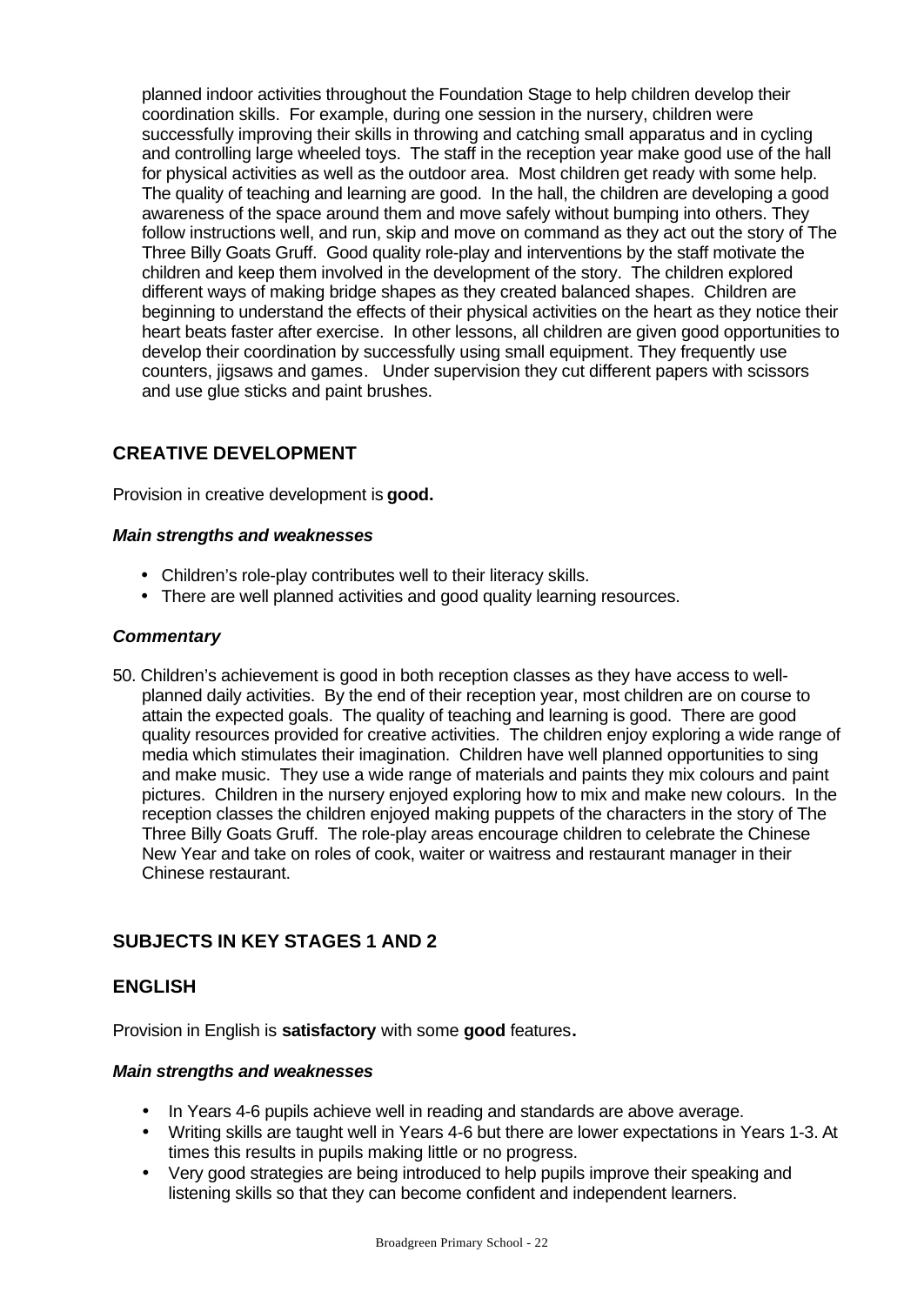- There is a very thorough assessment system. However, this is not yet used well enough in Years 1-3 to inform teachers' planning, or to make sure that expectations are sufficiently challenging for more able pupils in all classes.
- There are inconsistencies in the application of school policies and in the support that parents give to help their children learn at home.
- There is very good leadership.

### *Commentary*

- 51. Standards are average in pupils' reading, writing and speaking and listening skills by Year 2. Pupils' achievement is satisfactory. However, there is insufficient challenge for the most able pupils to attain higher standards. By Year 6, pupils attain above average standards in reading and achieve well. In writing and speaking and listening, their achievement is satisfactory and standards are average. Pupils with special educational needs make satisfactory progress towards their targets. There is good improvement since the last inspection when standards were below average.
- 52. Standards in reading are above average by Year 6. Reading skills are taught systematically throughout the school based on the National Literacy Strategy and pupils achieve well by Year 6 and satisfactorily by Year 2. By Year 6 girls appear to be more confident readers and careful monitoring is needed to ensure that the boys are receiving appropriate attention and support. Teachers' planning ensures that pupils have daily reading experiences through whole class and guided activities. There are also other opportunities for reading throughout the school day. Pupils in Years 1 and 2 are taught to use their phonic awareness as well as learning to recognise words used frequently. Year 2 pupils enjoy reading but the most able pupils are insufficiently challenged and feel that their books, chosen by their teacher, are too easy. Standards of reading in Year 6 are above average with some already attaining at the higher level. Support provided through Additional Literacy (ALS) for Year 3 and Further Literacy (FLS) for Years 5 and 6 is very good enabling less confident lower attaining pupils to achieve well. The current homework policy relating to home reading is inconsistent. There are misunderstandings across the school over the system of teacher directed guided reading and pupil's own choice of books as not all teachers use the reading diaries or monitor pupils' use. Currently only a few pupils at Year 6 make use of the school library for research and independent learning. Many pupils use the public library but a significant minority does not benefit from the support of their families in helping them to develop their reading skills. Those parents involved in a 'Parents as Educators' initiative provided by the school appreciate the opportunity to extend their own knowledge and skills and the clear guidance provided to help them support their own children. The introduction of the new home reading programme and the widening of access to the library are current priorities for the school.
- 53. In writing, the good, and sometimes very good, teaching in Years 4-6 ensures that pupils are enthusiastic about their learning in lessons. Teachers explain the objectives of the lessons and pupils are clear about what they are learning and the tasks they are expected to complete. For example, In Year 5 a teacher models her expectations and ensures that different groups of pupils know exactly what she is looking for when she marks their work. As a result, pupils write poetry of very high quality about the ocean and its role in the Atlantis legend using powerful descriptive language, metaphors and similes correctly:

'*The ocean is a cantering white horse Running on the sea bed It gallops and grunts And stamps its hooves among the wild fish'.*

54. In Years 1-2 there is insufficient challenge for the higher attaining pupils and sometimes the pace of lessons is too slow. Pupils in Year 3 produce work that is below expectations. Because pupils are not engaged in interesting activities some with challenging behaviour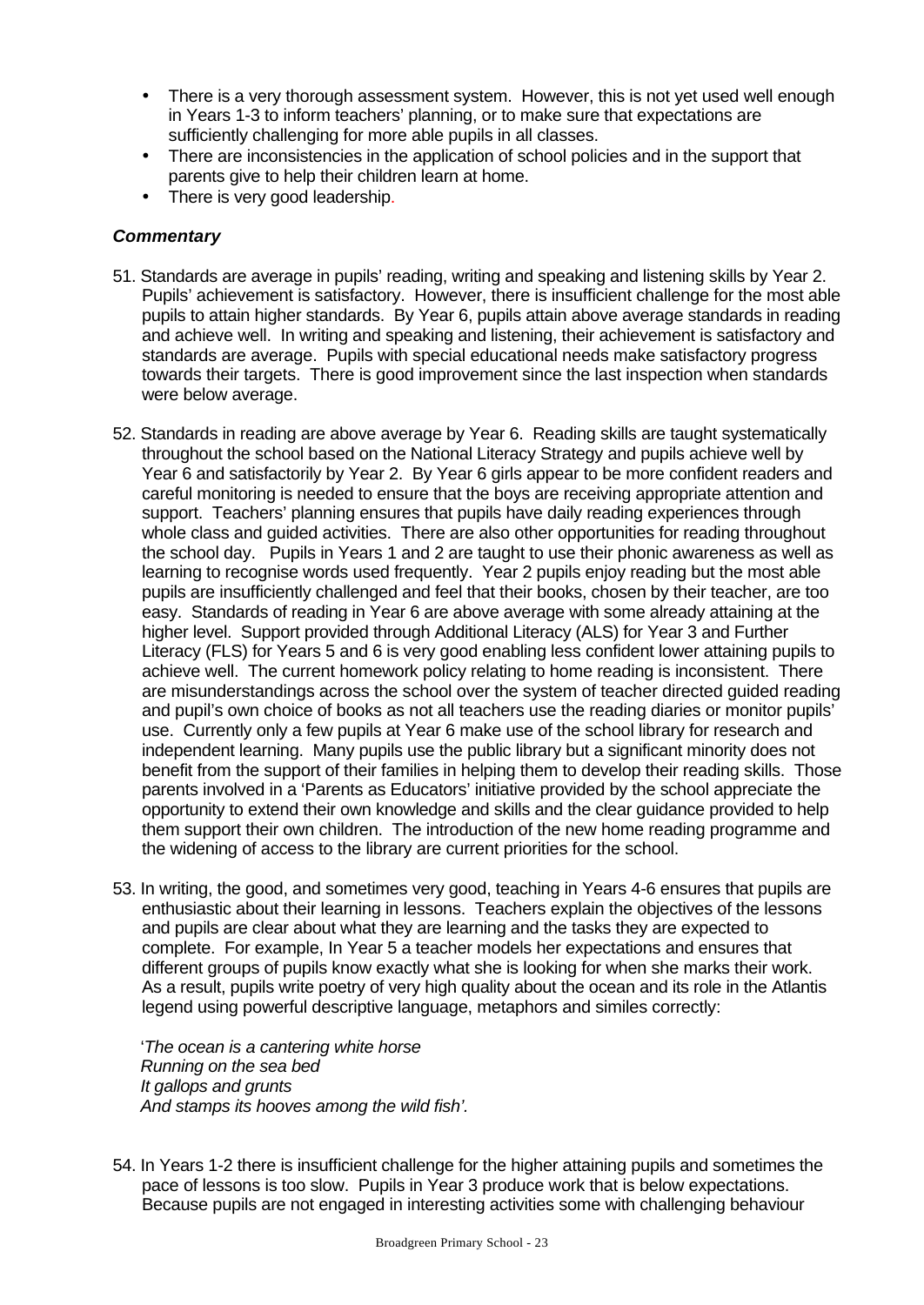disrupt the learning of others. This results in pupils' insufficient learning which is unsatisfactory. Teachers tend to respond to attention seeking behaviour rather than apply positive behaviour management strategies. Presentation of work and the application of spelling skills across the school is generally inconsistent and below average. In handwriting, many pupils in Year 1 are able to write simple sentences in legible print applying their understanding of sentences with capital letters and full stops but are not given sufficient opportunities to extend their writing. Pupils in Year 2 are not taught to begin to join their letters soon enough and the presentation of their work is unsatisfactory. In Year 3 pupils are taught joined handwriting but only use this in their handwriting books. By Year 6, pupils use a mixture of joined and printed script and most punctuate work satisfactorily. Although standards are average in writing by Year 6, good improvement is evident in Year 5 work which is above average. Pupils learning English as an additional language are helped satisfactorily during lessons. They receive good support when they are withdrawn from lessons.

- 55. The school has identified the need to raise the standard of pupils' speaking and listening to enable them to become independent learners and to enhance the quality of their writing. A series of sessions with a drama consultant is taking place and is developing the confidence of teachers in the use of a range of activities to engage pupils in discussions and role play activities. This is proving to be successful. For example, during a writing lesson in Year 1 with the teacher scribing the story pupils talk in pairs about their ideas for the next sentence. Although the teacher working with a Year 3 class had only been with them for a short time she uses good methods at the beginning of a lesson to help them listen and respond appropriately. Year 4 pupils work in groups presenting plays they have written on the theme of the 'Iron Man'. All pupils are able to take part in the plays because of the very good and sensitive support they give each other. This enables less confident readers to contribute successfully. Pupils evaluate the plays commenting on strengths and making suggestions for improvements. A group of less confident Year 6 pupils take part in a very effective role play activity in which they plan their responses to the teacher, playing a detective, following up the theft of some diamonds. This is very successful, giving pupils who are reluctant to contribute to whole class discussions the opportunity to share ideas.
- 56. With the support of the EAZ consultant the school has established an extremely thorough assessment system. As well as the statutory tests pupils are assessed each half term. Test results are analysed and used to set targets. The progress of individual pupils is tracked against these targets. The tracking shows that most pupils make progress year to year against their targets but that pupils in Year 3 do not make progress and in some cases regress. Pupils in Years 2 and 6 are on track to meet their targets. Although the system is effective and is leading to improved standards it is not yet embedded into routine practice. The data is not being used sufficiently well by teachers, especially in Years 1-3, to inform their lesson planning or to set appropriately challenging expectations to enable higher attaining pupils to achieve as well as they can. Work is always marked but there are wide variations in the quality of the marking. Where teachers use comments to help pupils focus on what to do to improve, the pupils find this helpful. There are inconsistencies in the assessment and marking of homework activities. Pupils are aware of the differences between classes and their response to English homework and home reading varies accordingly.
- 57. The subject leader gives very good leadership and is well supported by the headteacher. There is a very clear vision of what the school now needs to do to enable pupils to achieve well. There is a new Literacy Governor who is already working with the subject leader and head teacher on the well established system for monitoring and evaluation. These developments have yet to impact but the school is now well placed to make further, rapid improvements to the quality of teaching and learning. The work done by subject leaders and the EAZ consultant has helped to raise standards. They have identified strengths and weaknesses and improved the effectiveness of teaching through audits of staff training needs and the provision of appropriate continuous professional development. An audit of the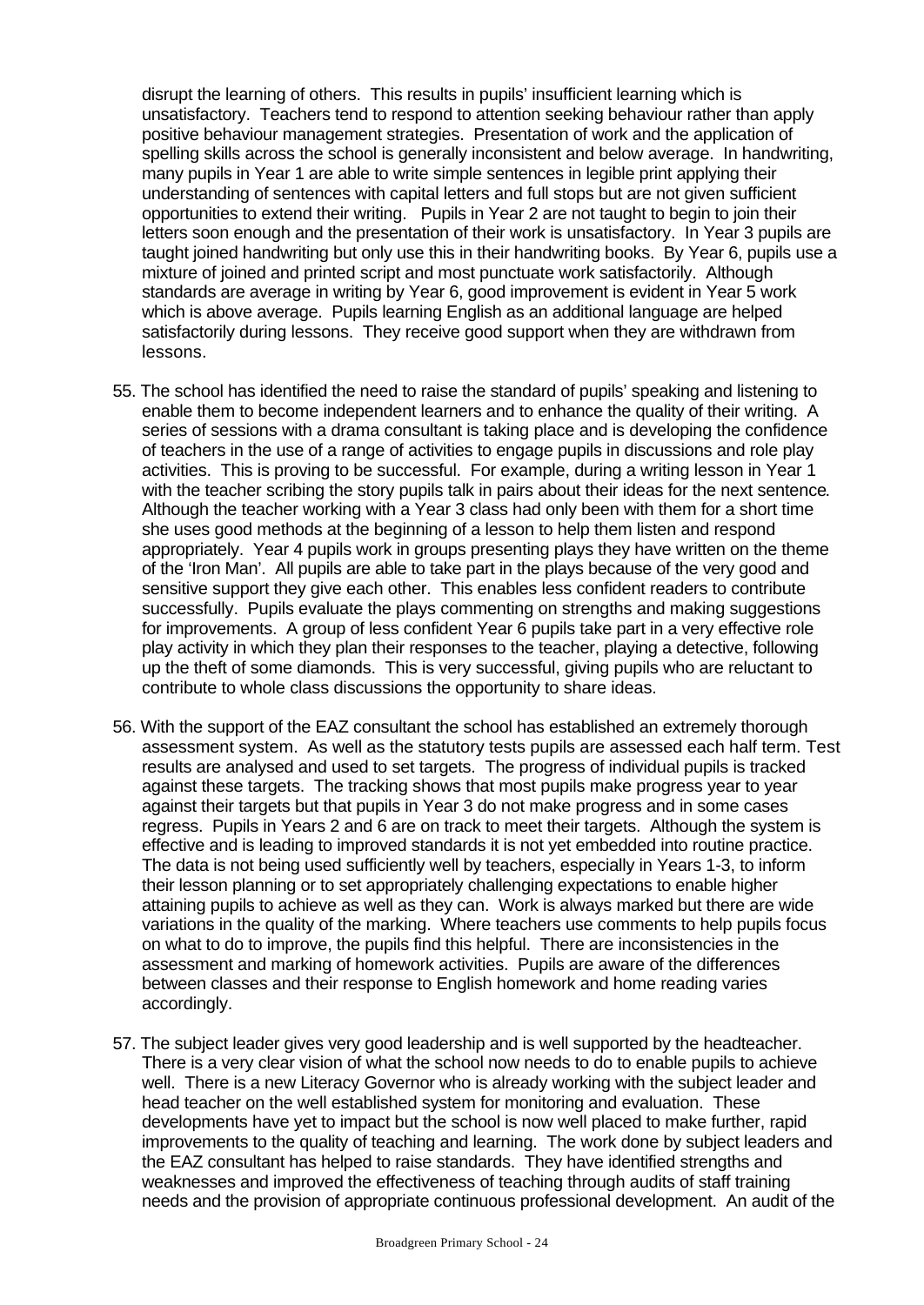amount of time allocated to English led to changes in the timetable. The school is aware of the need to undertake a further review and review its use of the allocated time. Staff changes and a lengthy sickness absence affected the rate of improvement since the last inspection.

### **Language and literacy across the curriculum**

58. Overall there is satisfactory use of language and literacy skills across the curriculum. The focus on the development of confident speaking and listening skills is beginning to have a positive impact on pupils' learning. Pupils in Years 5 and 6 have the opportunity to learn French. Year 4 pupils use role play to explore a history topic about the Egyptians. These interactive lessons improve pupils' understanding of the structure of language and widen the opportunities to develop their speaking and listening as well as their knowledge of other subjects. Policies for foundation subjects include a requirement for extended writing to be used as part of assessment but this is not yet consistently applied. Pupils in Year 6 use a range of genres to record their opinions and findings about Ancient Greece. Pupils' underdeveloped writing skills limit their learning in other subjects and opportunities are missed for pupils to extend these skills by contributing to displays around the school. A range of non-fiction books has been purchased for the new library but as yet pupils do not have regular opportunities to use them. Pupils are beginning to use ICT to word process their stories and make captions for displays. Teachers are making effective use of interactive whiteboards to give pupils wider access to resource materials in different subjects. There is good potential for the future as standards in English continue to improve.

## **MATHEMATICS**

Provision in mathematics is **satisfactory**.

### *Main strengths and weaknesses*

- By Year 6 standards are above average and pupils achieve well. However, byYear 2 standards are below average and pupils' achievement is unsatisfactory.
- The quality of teaching and learning overall is satisfactory. In Years 1-3 it is unsatisfactory but in Years 4-6 the quality of teaching is good.
- The more able girls are not achieving as well as they should.

- 59. Pupils' achievement is unsatisfactory in Years 1-3 although it picks up significantly through Years 4 to 6. Pupils of all abilities at the end of Year 2 attain standards that are below expected levels. As a result of good teaching in Years 4-6 most pupils make much better progress. The end result is that most pupils at the end of Year 6 attain standards that are above expected levels. The more able girls do not make as much progress as others.
- 60. Standards overall have improved since the last inspection. Leadership and management of mathematics has not been expert enough to identify the causes of the recent decline in Years 1 - 3. Weaknesses in teaching have not been picked up and addressed and too much of it is unsatisfactory. Despite training, gaps remain in teachers' knowledge, so that, although teachers follow a pattern of teaching outlined in the National Numeracy Strategy, it lacks sophistication and is not matched well enough to pupils' capabilities. At its worst, it is inaccurate with teachers making simple errors in front of pupils. While overall learning intentions are clearly described, work planned for differing abilities lacks focus. This is in stark contrast to the quality of teaching and learning higher up the school, where the work in Years 4-6 in most cases, is pitched at just the right level for most pupils.
- 61. Achievement is also adversely affected in Years 1-3 by the inconsistent pace of lessons.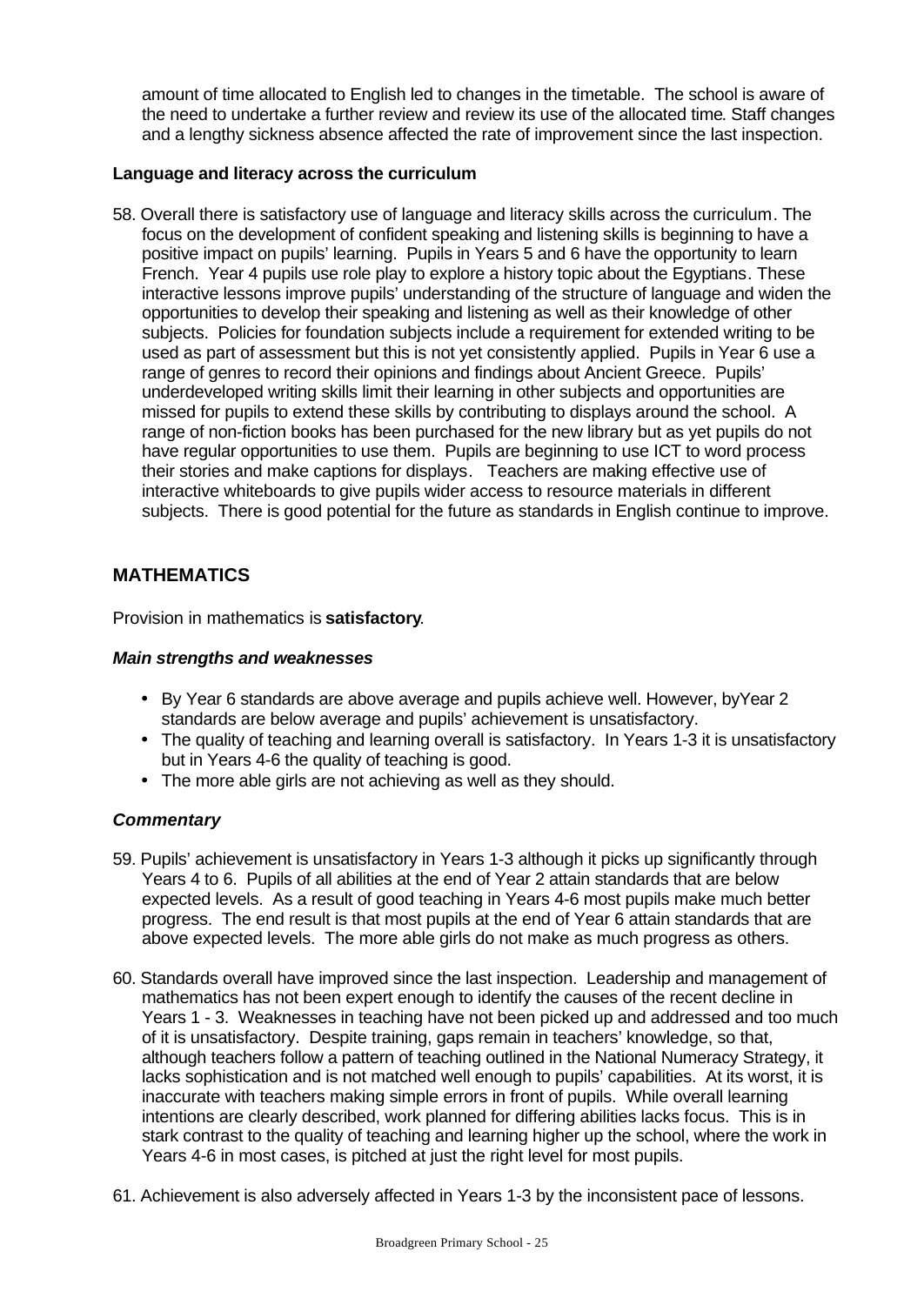Teachers spend too long talking to pupils. A lack of focused questioning means that many pupils have too little to do at these times, and become bored. They lose attention and sometimes become restless. Work is not demanding enough and pupils are not pushed on. Lower ability pupils become stuck too easily. It is at these occasions that progress is at its worst and the usual good standard of behaviour slips. Low expectation extends to the presentation of mathematics in Years 1 and 2.

- 62. A consistent strength of the teaching in Years 4-6 is that pupils and teachers get on well with each other. When this is allied to teaching that provides challenge and interests, pupils respond with immediate enthusiasm. This was seen at its best in a very good lesson in Year 6. Here, the teacher's planning reflected an understanding of the diversity of the group, and activities were organised to support the range of needs. Similarly, in a good Year 5 lesson the teacher instilled confidence, using humour and an encouraging tone. The choice of method was appropriate. It was quickly and clearly explained, enabling pupils to enjoy the challenge of being able to work together and solve number problems in a logical way.
- 63. The school regularly tests pupils to track their progress through the National Curriculum levels, but analysis of outcomes lacks sophistication and the reasons for underperformance go undetected. This undermines the setting of personal targets for pupils. Teachers rarely use targets in their everyday teaching and marking is generally weak in Years 1-2. Because of this pupils have no clear idea of what they need to do to improve. The lack of fine detail in assessment also means that teachers in Years 1-3 are unsure where to pitch the work.
- 64. The subject is satisfactorily managed and led. Much has been achieved in improving the quality of teaching and learning to raise standards in Years 4-6 and there has been a rise in standards from below average to above average standards in mathematics. Although it has improved since the last inspection, the monitoring of performance, notably in Years 1-3 lacks rigour and does not enable the school managers to plan the way forward from an informed position. The areas of weakness in teaching identified at the last inspection, specifically in planning and knowledge, are still present in Years 1-3. The quality of teaching and learning was satisfactory at the last inspection. It remains satisfactory overall. Several good lessons were seen. Other lessons had some very good features. However, several unsatisfactory lessons were also seen. These were all with the younger pupils and account for the underachievement by Year 3.

#### **Mathematics across the curriculum**

65. The use of mathematics across the curriculum is satisfactory. There are some good examples of mathematics planned to link with other subjects. For example, there is good use of data to interpret their findings in science and geography. ICT is used to help pupils learn about symmetry. However, this is at an early stage of development and is dependent on the confidence of individual teachers.

# **SCIENCE**

Provision in science is **good** with some **very good** features.

#### *Main strengths and weaknesses*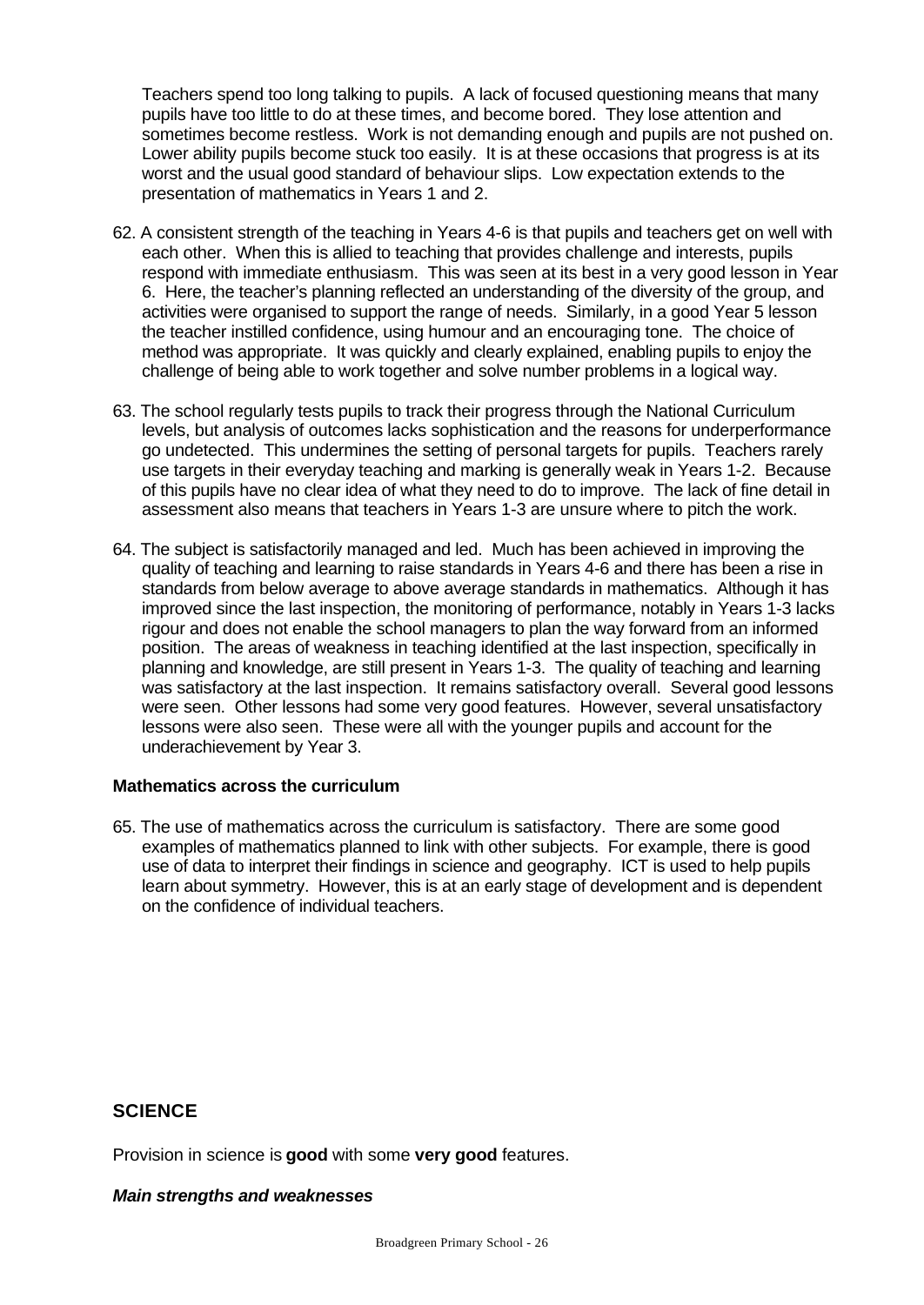- Pupils achieve very well by Year 6 and attain above average standards.
- The quality of teaching and learning is good overall and very good in Year 6.
- The subject is very well led and managed.

- 66. Pupils' achieve satisfactorily and attain average standards by the end of Year 2. By the end of Year 6, pupils achieve well and attain above average standards. There is very good improvement in the curriculum since the last inspection particularly in investigative work. At the time of the last inspection standards were below average by Year 2 and well below average by the end of Year 6. Standards have been successfully raised in Year 6 during the last two years. Last year, in the National Curriculum tests for Year 6, standards were well above average overall and 56 per cent of pupils attained at the higher level which is very high. This is very good improvement.
- 67. The quality of teaching and learning varies from satisfactory to very good across the school. There is a clear focus on teaching pupils investigational skills. The use of writing guidance to plan and record investigations helps pupils to understand scientific skills, record work scientifically and to practise their writing skills. Throughout the school, teachers plan their lessons well so that pupils systematically build their knowledge and skills in all aspects of the curriculum. Pupils enjoy science and respond well to their teachers and work enthusiastically.
- 68. In Years 4-6, the quality of teaching and learning is good. The lessons are planned well so that pupils systematically acquire the knowledge, skills and understanding they need to find solutions to their investigations. Lesson objectives are shared with the pupils and learning is recapped effectively at the end of lessons. By Year 6 pupils give reasons for their predictions based on their scientific knowledge. The teachers know the individual attainments of all pupils well and use their assessments to ensure that all pupils make the progress they should. The use of ICT by teachers as a teaching aid is a very positive feature of teaching in Years 5 and 6. However, pupils' application of ICT skills using tables, graphs and spreadsheets is not sufficiently well embedded into the curriculum. There are too few opportunities for pupils to apply their ICT skills as they work in class to independently record and interrogate their data. Most pupils are keen to experiment and extend their knowledge in the ICT suite by using the Internet, or a science program to further their knowledge. For example, pupils in Year 5 use the Internet to research and create a poster about the harmful effects of tobacco. Teaching and learning accelerates in Year 6 and is very good. There is fast pace to the work and pupils consolidate learning in the classroom through regular homework linked to the key points of the lesson. Work is matched to the attainments of all the pupils. There are frequent checks on pupils through testing and questioning to secure learning. Marking is beneficial where it helps the pupils understand their next learning steps. Consequently, pupils' achievement is very good. However, the use of homework and the quality of marking in other classes varies considerably in other classes and its impact is satisfactory.
- 69. In Years 1-3, the pace of work is slower. The teaching and learning although satisfactory lacks pace and enthusiasm to motivate pupils. Teachers miss opportunities to extend pupils' knowledge and understanding. Questioning is not probing enough to assess pupils' grasp of the main learning points. Planned work is not sufficiently well tailored to stretch the higher attaining pupils. Consequently, there are few opportunities for higher attaining pupils to work independently in sufficient depth to attain above average standards. Teachers and support staff work together satisfactorily to give pupils with special educational needs the help they need to achieve as well as others. The pupils learning English as an additional language achieve as well as other pupils. When they are withdrawn from class for additional small group teaching they achieve well.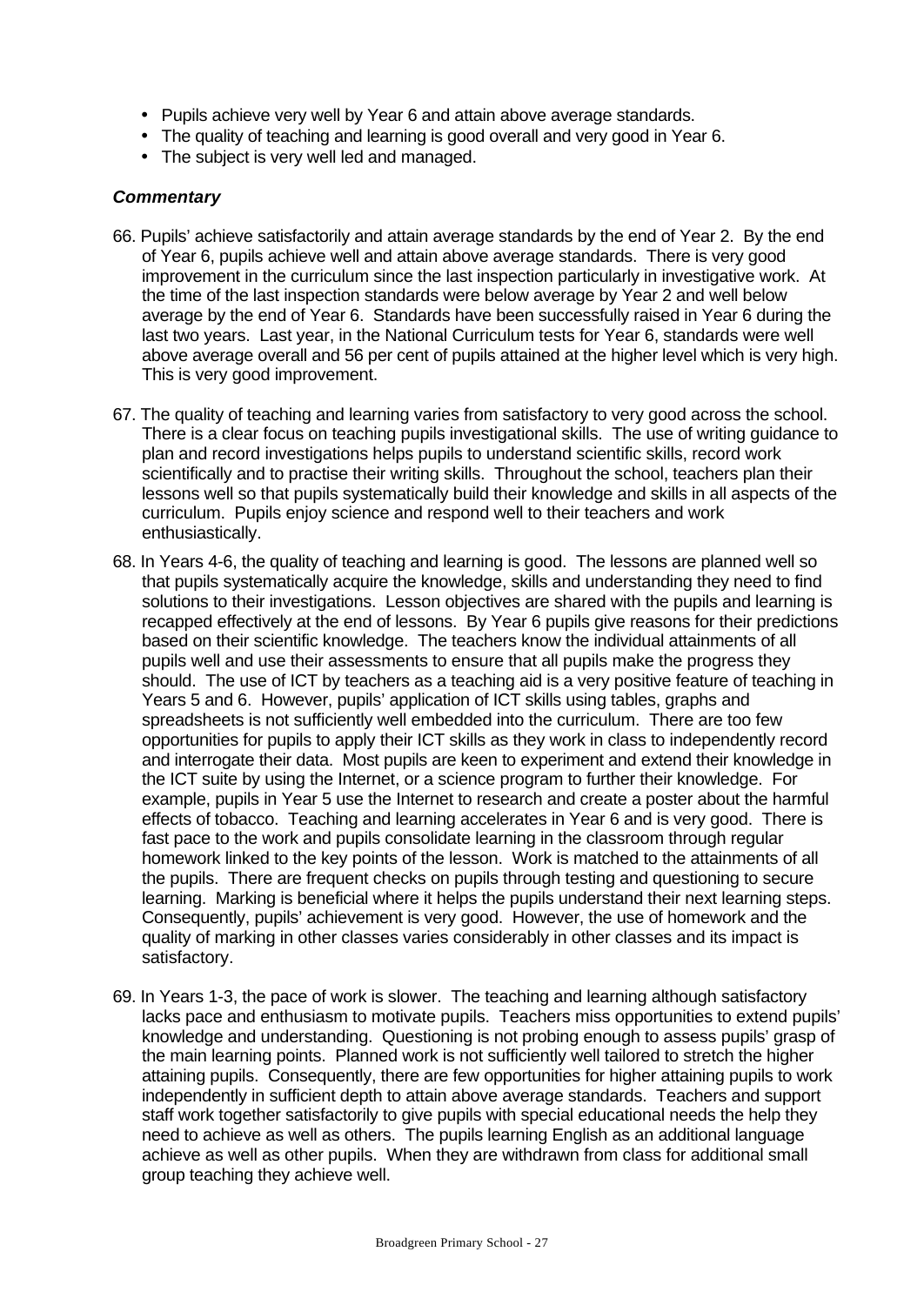70. The subject leader leads and manages the subject very well. He has very good subject knowledge and has worked enthusiastically to improve the subject across the school. The curriculum is well balanced with a clear focus on developing pupils' skills of investigation. Standards have been successfully raised within the last two years at Year 2 and more so at Year 6. However, there has been less drive to improve standards in Years 1-2 and there are too few pupils attaining higher standards. There is a very good scheme for assessing pupils' progress. Visits to the locality and to a science museum enrich pupils' knowledge and understanding.

# **INFORMATION AND COMMUNICATION TECHNOLOGY (ICT)**

Provision for information and communication technology is **good.**

### *Main strengths and weaknesses*

- Pupils' achievement in ICT throughout the school is good apart from Year 6 where it is very good.
- The quality of teaching and learning is good.
- The subject is very well resourced.
- There is good leadership and management.

- 71. Standards by the end of Years 2 and 6 are average. Pupils achieve well throughout the school since much has been accomplished within the last year. This represents very good improvement since the last inspection when standards were below average.
- 72. The quality of the teaching is good. The skill of the teachers and their subject knowledge have improved considerably within the last two years. The staff have very good subject knowledge in Years 5 and 6, where the use of interactive whiteboards are a regular feature of teaching. With the help of an advanced skills teacher, the teachers have quickly gained the confidence and skills to use the whiteboards in their teaching. Pupils in all classes have weekly access to computers in the very well resourced computer suite. They are systematically taught and assessed in the skills of ICT. The support given by the technician is considerable in helping the teachers develop their subject knowledge and assisting the children in their learning. He provides a very good role model. Consequently, because of the skilled help they receive, the pupils enjoy their work, make good progress and achieve well. In Year 6, pupils' achievement is very good. These pupils have had access to the computer suite for just over one year and have made rapid progress to attain average standards.
- 73. During their lessons in the computer suite it is evident that pupils apply the skills learned in ICT in a wide range of contexts. Pupils' knowledge and understanding of the keyboard is good. They have quickly learned the skills required because they have the use of a computer each to learn. There are good examples, for instance, of pupils word processing their work. However, pupils' independent application of skills in class lessons is less evident. ICT is used satisfactorily with pupils who have special educational needs sometimes contributing well to the progress they make.
- 74. The subject is very well resourced. Every class has at least one computer with continuous access to a suite of networked computers within the main suite. Digital cameras are used and four classrooms in Years 5 and 6 are equipped with interactive whiteboards and Year 3 has an overhead projector. In addition there are other computers used for small group work.
- 75. The subject leader provides effective leadership and management. The subject leader has evaluated the strengths and weaknesses in the subject and put into place successful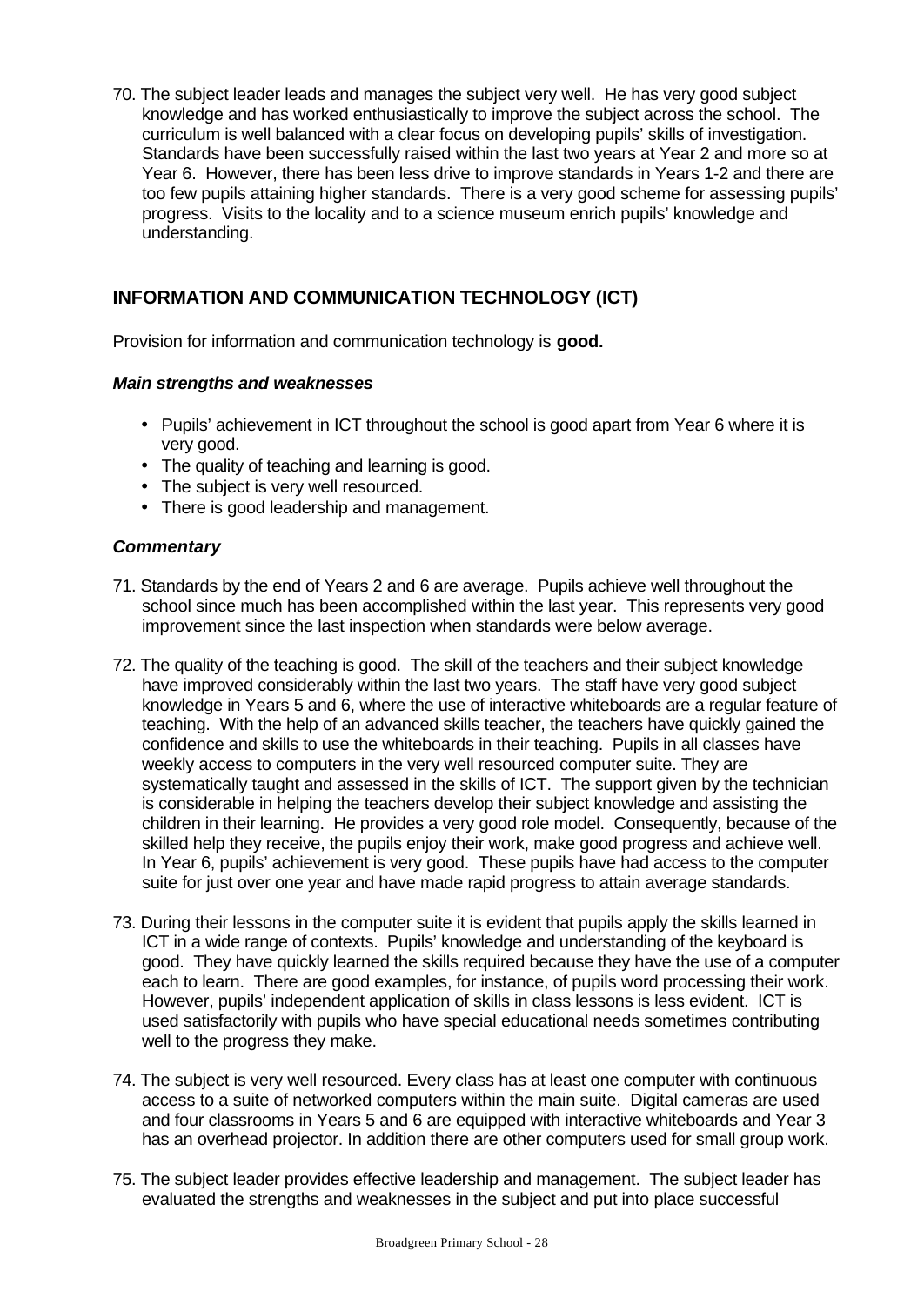strategies to raise standards. This has been accelerated by the help given by the advanced skills teacher and the technician to support the development of teaching and learning. National guidance for the teaching and learning of the subject help teachers to plan pupils' work and record their achievements. All teachers have access to computers to prepare their work and record assessments. There is a very good range of programs to support learning in literacy and numeracy. There is a sound policy in place to secure pupils' safety in accessing the Internet.

#### **Information and communication technology across the curriculum**

76. In their work in different subjects pupils are given a range of satisfactory opportunities to use ICT to support their learning. In subjects such as art and design, pupils design and print their patterns and drawings. In mathematics, pupils use a programmable robot to plot given coordinates. In English, pupils learn to produce a poster. The Internet is used to research their topics such as the misuse of tobacco. However, there is insufficient use of ICT in classrooms for pupils to apply their skills in lessons.

## **HUMANITIES**

History and geography units of study are taught through half termly blocks during weekly lessons. Geography was the focus of the curriculum during the period of the inspection. There was insufficient evidence to make a judgment about standards or teaching in history. Only one history lesson was observed.

77. In **history,** pupils throughout the school, systematically develop knowledge, skills and understanding of the curriculum. In Years 1 and 2, pupils learn about life in the past through their study of toys, homes and people and events such as Florence Nightingale and the Great Fire of London. By Year 6, pupils have developed a good knowledge of some ancient civilizations. In Year 6 pupils study Ancient Greece. In a good lesson exploring the differences between the ancient and modern Olympic Games pupils discuss their research and record their findings on Venn Diagrams. Samples of pupils' writing in Years 5 and 6 illustrate that pupils' use of literacy skills to support their learning in history is improving. However, writing is still underdeveloped, and adversely affects pupils' progress. The school development plan identifies the involvement of the English subject leader in the assessment of writing for history. The drama work undertaken to use history as a vehicle for developing pupils speaking and listening skills, such as the project on the Egyptians working with a consultant, is beginning to have a positive impact on pupils' learning. History resources are satisfactory. The quality of assessment has improved since the last inspection and there are useful portfolios of pupils' work. The subject leaders are satisfactorily monitoring planning. The governors are kept informed of pupils' achievements as the very new policy includes the requirement for an annual written report on the subject for the governing body.

### **Geography**

Provision overall in geography is **satisfactory.**

#### *Main strengths and weaknesses*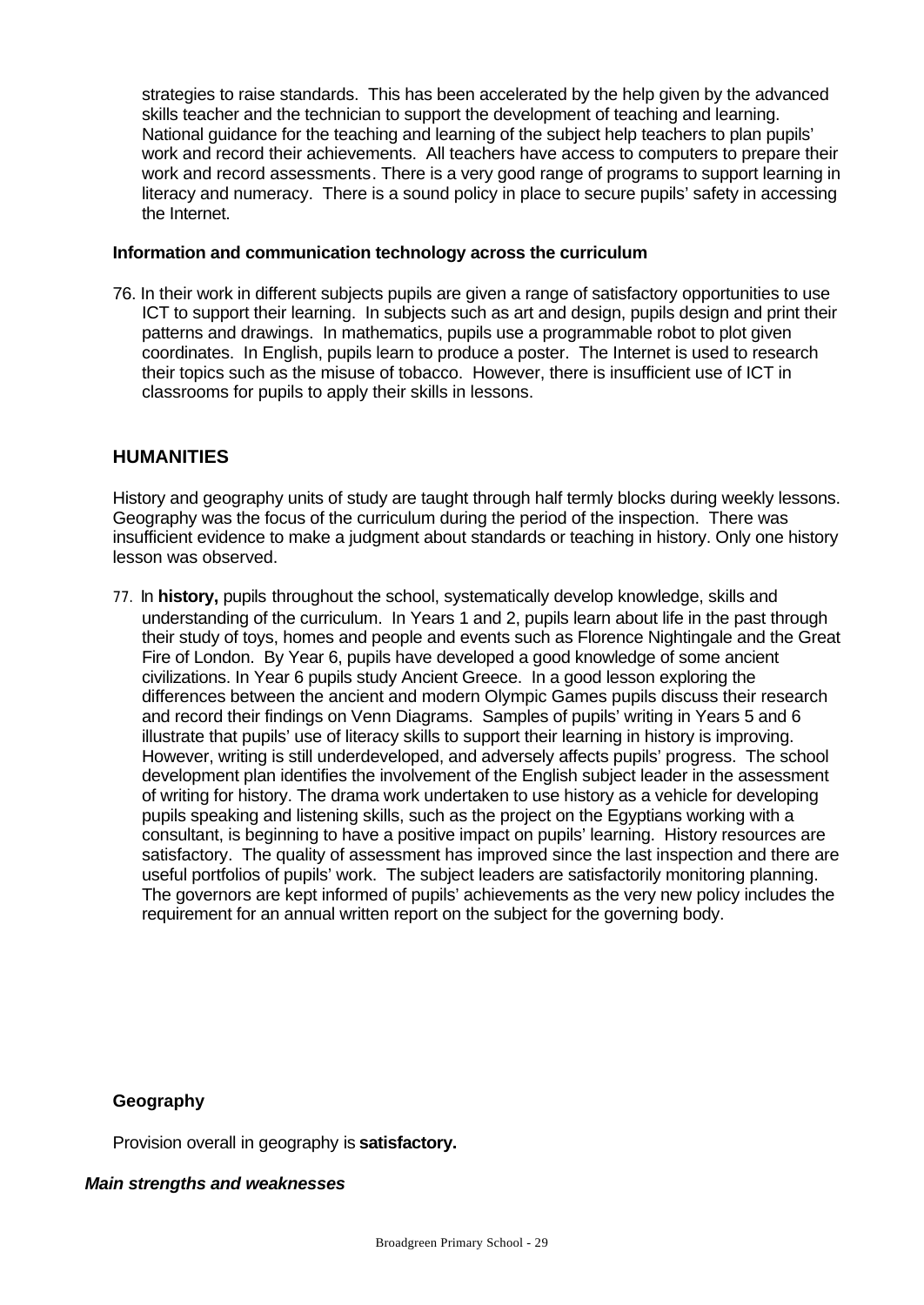- The overall quality of teaching and learning is good in Years 4-6.
- Pupils' underdeveloped literacy skills restrict their progress.
- Good use is made of the local area to enrich the curriculum.

### *Commentary*

- 78. Standards in geography are average by the end of Years 2 and 6 and pupils' achievement is satisfactory. The quality of teaching in Years 1 and 2 is satisfactory. In Year 1 pupils make maps of the area around the school which are linked with digital photographs and annotated with writing describing what they saw during a visit. They record on a tally chart the ways in which they travel to school. In Year 2 pupils work on the identification of similarities and differences between Liverpool and life in Tocauro in Mexico using art and design and design technology to make Mexican masks and fish and to cook tortillas. Most are able to identify Great Britain and Mexico on a world map and some are interested in finding other countries such as Italy and South Africa. However, some opportunities to extend and challenge pupils' knowledge and understanding are missed. This results in pupils' losing concentration which slows the pace of learning. Teaching and learning in Years 3-6 is good. Planning has improved and there are clear objectives for lessons. These are shared with the pupils so that they understand what is expected of them. Pupils are enthusiastic and enjoy the lessons because they are expected to undertake a range of interesting practical activities working collaboratively in pairs and in groups on tasks which are appropriate to their learning needs. For example, In a Year 3 lesson, because the resources are presented very well visually and the teacher makes the learning objectives very clear, the learning is accessible to all pupils. Consequently, a pupil who is learning English as an additional language leads the group. In the same lesson two pupils who have special educational needs work well with a teaching assistant using a computer to compile a weather map. Although a focus area for development has been the use of writing to support pupils' learning in geography there is little evidence of this happening. Pupils' skills in speaking and listening and writing are underdeveloped, consequently pupils' rate of learning is limited.
- 79. Subject leadership is satisfactory. Geography has not been a priority area for development since the last inspection but the two subject leaders have worked together to produce, very recently, a new policy and to improve the assessment system. There has been satisfactory improvement since the last inspection but the monitoring of the subject is underdeveloped. Resources are satisfactory. The pupils benefit from the well planned visits to the local area and from residential visits which enrich their understanding and knowledge of the curriculum.

### **Religious Education**

Provision for religious education is **satisfactory.**

### *Main strengths and weaknesses*

- There are good links with pupils' personal and social education.
- Links to places of worship and faith communities are underdeveloped.

- 80. Through their study of major world faiths and reflection on their values and beliefs, standards match the expectations of the locally agreed syllabus by the end of Years 2 and 6. Pupils' achievement is satisfactory.
- 81. The quality of teaching and learning is satisfactory. Pupils respond well in lessons and are interested in studying the beliefs and traditions of other religions. In lessons and through the daily assemblies and worship there are good links made to pupils' personal and social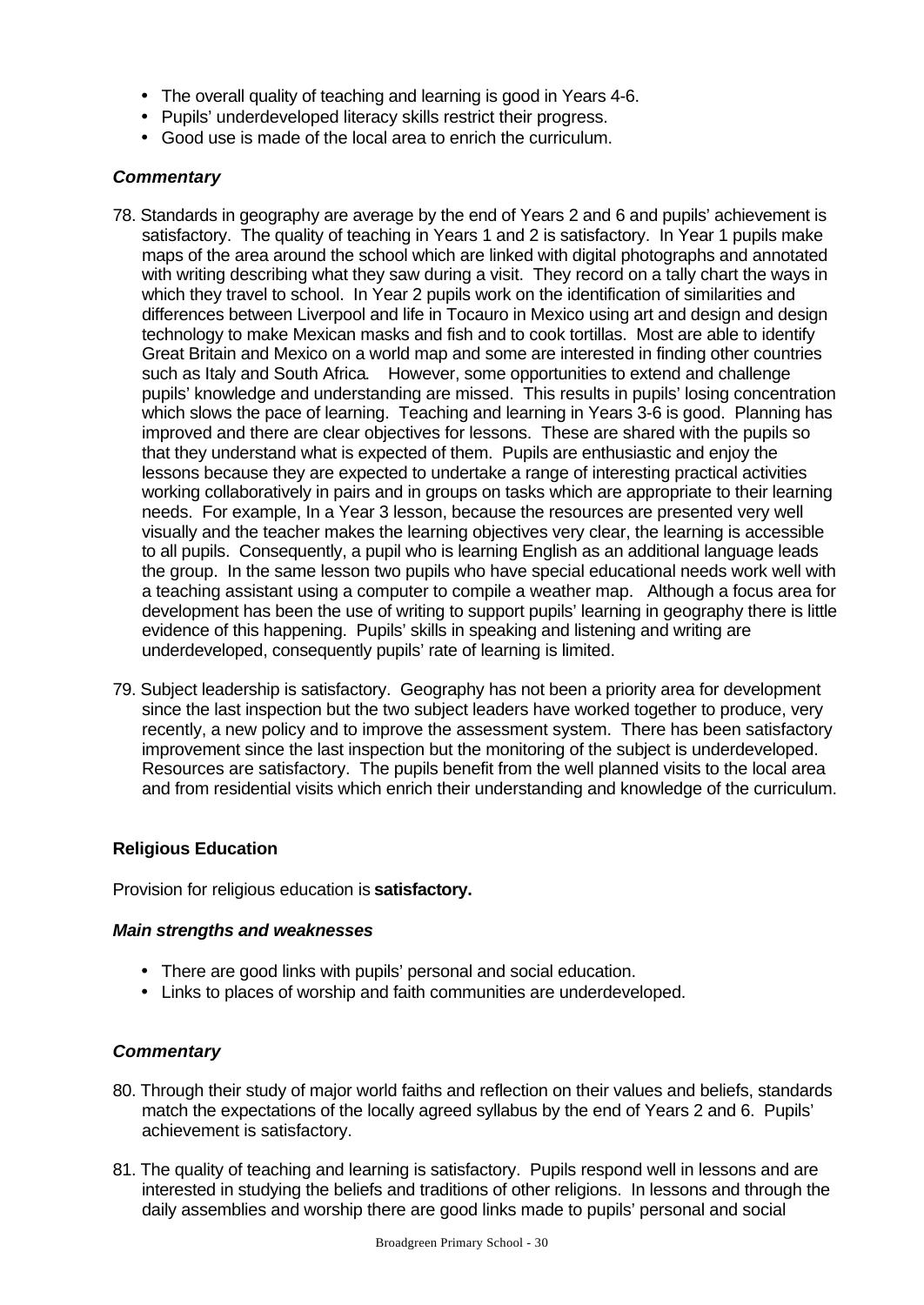education. For instance, pupils in Year 2 study the religious leaders such as Abraham and reflect on personal qualities such as trust and how it plays a part in their lives. By Year 5, pupils develop a satisfactory understanding of the Bible, understanding figurative language and style of writing in the psalms. By Year 6, pupils have a satisfactory understanding of the similarities and differences between their beliefs and those of others. For instance, they make comparisons about the similarities and differences between places of worship and holy books of the major world religions. The subject makes a good contribution to pupils' moral, spiritual and cultural development. Moral values such as taking responsibilities for actions are taught appropriately through Bible and religious stories and assemblies. Teachers encourage pupils from other cultural backgrounds and religions to share their experiences with others and celebrate major cultural festivals such as the Chinese New Year. The teachers give good opportunities to pupils to reflect on their personal experiences and beliefs which help the pupils to understand and appreciate the beliefs of others. The subject makes a good contribution to pupils' spiritual development as they learn about the meaning of friendship and write about their feelings of sadness and happiness. Pupils have a satisfactory understanding of similarities and differences between their own beliefs and those of others.

82. The subject is satisfactorily led and managed. There has been good improvement since the last inspection. The subject leader has improved the quality of the curriculum and the quality resources since the last inspection. There are good links to the local church but links to other places of worship and different faith communities are underdeveloped.

# **CREATIVE, AESTHETIC, PRACTICAL AND PHYSICAL SUBJECTS**

No judgements on provision can be made in art and design as only one lesson was observed. Evidence was gathered from observations of pupils' work and discussions with staff and pupils.

- 83. In art and design teachers throughout the school follow the national guidance so that pupils' build successfully on their previous skills. It is evident from looking at pupils work that there is a wide range of interesting planned activities and a broad range of resources for pupils to use.
- 84. Pupils' work is often successfully linked to other subjects. In Year 2, pupils design and make colourful Mexican masks. The pupils in Year 5, research and design posters about the harmful effects of tobacco. Pupils use ICT well. In Year 4, pupils use a paint program to produce work in the style of Seurat and design Islamic patterns. In Year 5, pupil use ICT to create pictures in the style of Matisse. Year 4 pupils link their work to mathematics as they use ICT to design and mix a palette of colours to draw symmetrical butterflies. There is a good range of drawings and paintings and pupils say they enjoy art and design. In the Year 6 lesson observed pupils were designing and making 'themed' costumes and hats. They researched their topics well and made outfits for example, for a pirate or a knight. During the lesson, the teacher made a video of the 'carnival procession', to the pupils' percussion composition. The procession was replayed, using the interactive whiteboard to good effect so that pupils could evaluate their work. This helped all the pupils to learn from the group discussion and encouraged them to reflect on the strengths and weaknesses of their work and how to improve their skills for future projects. The work on display around the school creates an attractive learning environment, reflecting a range of cultures and styles. Planned visits to local places such as Sefton Park and the study of other artists' work as well as visitors into school from places such as South America make a positive contribution to pupils' spiritual and cultural development.

### **Design and technology**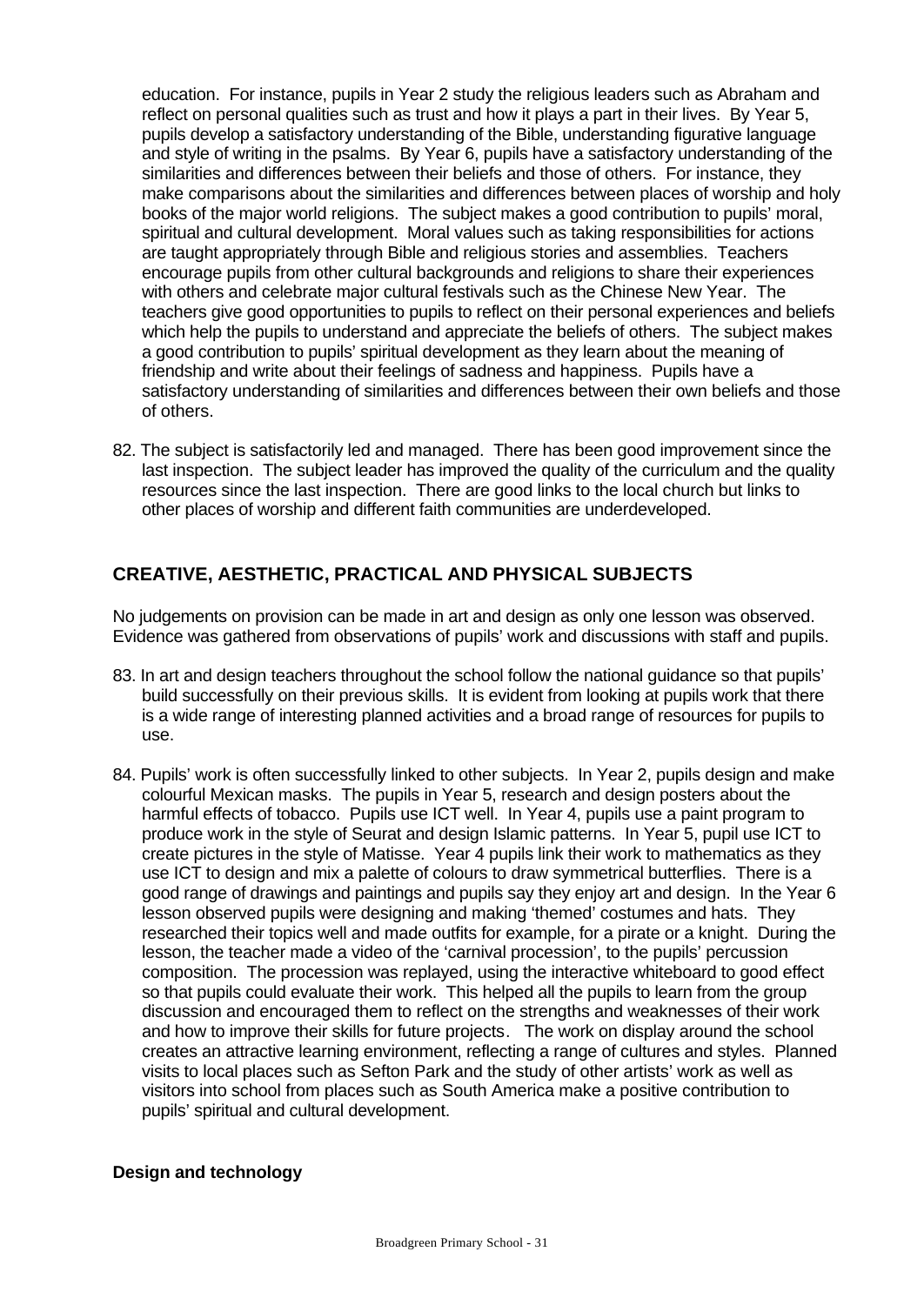### Provision in design and technology is **satisfactory**

### *Main strengths and weaknesses*

- There is well planned guidance for teachers.
- The business enterprise scheme in Year 6 makes a good contribution to pupils' learning.
- Pupils lack some precision in design.

## *Commentary*

- 85. Standards are average throughout the school and pupils' achievement is satisfactory. This is good improvement from the last inspection when standards were below average. The quality of teaching and learning is good in the lessons observed In Years 3 and 4. There is well-planned guidance for lessons which makes it clear what is to be taught in each year group so that pupils progressively build on their knowledge, skills and understanding. For instance by the end of Year 2, pupils investigate and make a moving toy from recycled materials. By Year 3, pupils learn how to make their models move in a variety of ways. They investigate pneumatics and understand how air pressure is used to produce and control movement. Pupils enjoy the practical work and work together well in small groups. In Year 6, work is linked well to a business enterprise scheme 'Going for Gold'. Pupils run their own 'shoe shop' designing and making shoes and accessories. Their designs are thoughtful and pupils consider materials, costings, and purpose carefully. Activities such as these not only contribute to pupils learning about design and technology but encourage them to consider the applications of their products in the world of work. Pupils understand that the design process is an important element of their work. However, designs are not always as carefully planned as they could be and lack precision.
- 86. The subject is satisfactorily led and managed. The subject leader has analysed the strengths and weaknesses of the subject accurately and has recently improved the quality of the curriculum with the help of national guidance. The good improvement has been supported well by training courses and good resources.

## **Music**

Provision in music is **good.**

### *Main strengths and weaknesses*

- Standards are above average by [the end of]Year 6 because good teaching motivates the pupils and they are keen to learn.
- In Year 2 standards were below the expected level because pupils were not engaged in interesting activities to enable them to learn.
- Good opportunities are provided for pupils to become involved in musical activities, as well as regular classroom lessons, and together these make a significant contribution to the development of their speaking and listening skills, their overall confidence and self-esteem and their cultural awareness.
- There is good subject leadership.

## *Commentary*

87. Standards overall have improved since the last inspection and are now good although there are inconsistencies between different classes which still need to be addressed. Teachers in Years 3-6 generally are confident and enthusiastic and willing to challenge pupils to persevere. They fully include those learning English as an additional language. This means that most pupils work as hard as they can and achieve well. The school has worked hard to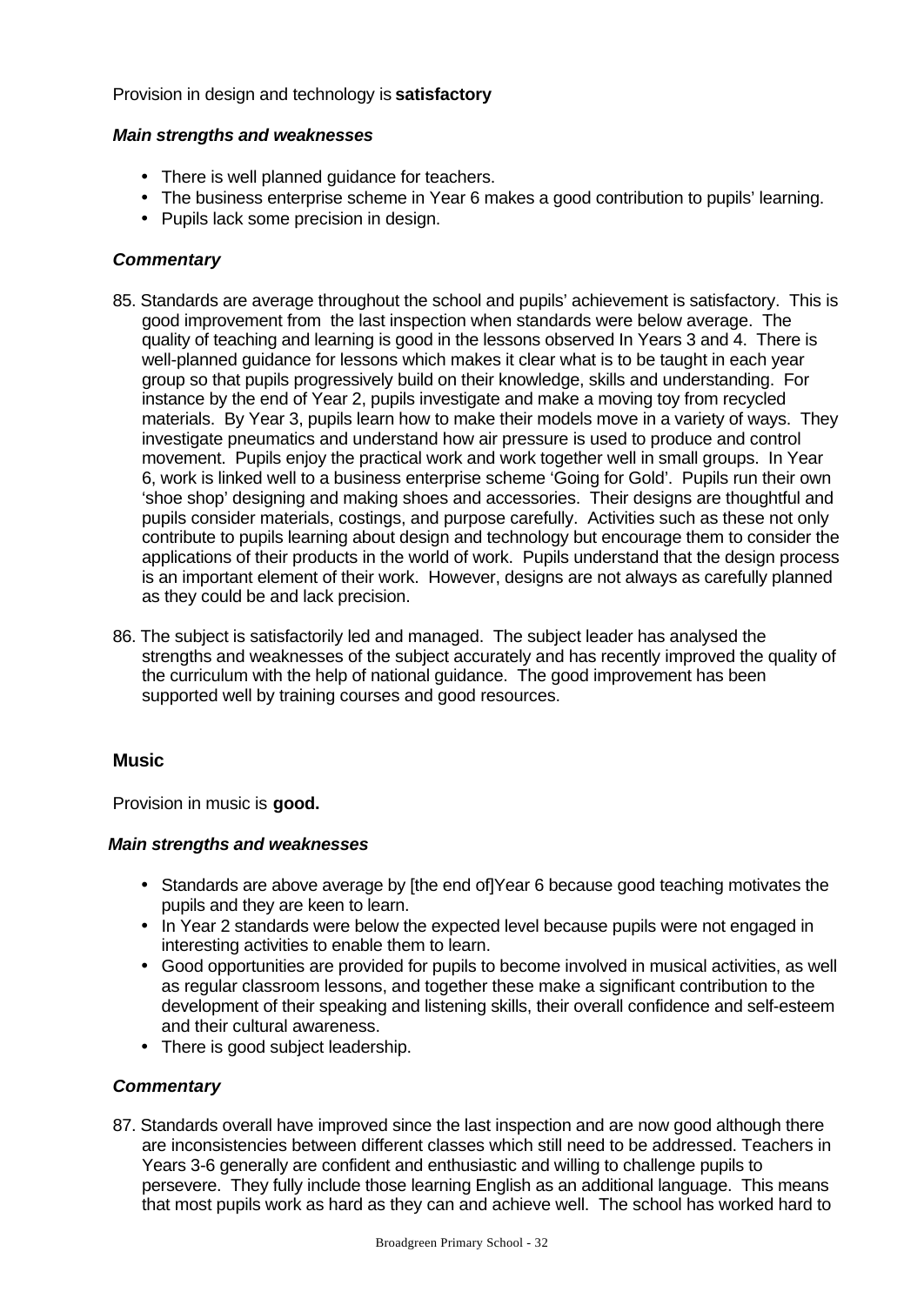ensure that music is used effectively to help pupils develop their confidence and self- esteem and their speaking and listening skills. In Year 4 a teacher uses his interest in drumming to teach the pupils how to match their rhythms to the pulse of music. Although the activity is very challenging, teacher and pupils persevere until they are satisfied with the outcome. This teacher has particular music expertise and teaches the Year 4 pupils how to read music symbols and respond to the rhythms. In Year 3, pupils develop a good appreciation of the mood and character as they listen to music which reflects the story of Hansel and Gretel. Pupils enjoy listening to the music and describe their feelings during discussion. All pupils are able to respond with enthusiasm and achieve well because of the quality of the teaching and the unobtrusive support of the teaching assistant. In Year 2 pupils are not similarly challenged or engaged. Opportunities are missed for them to appraise the singing of each group or to discuss and extend their knowledge and understanding of musical notation.

- 88. Pupils respond positively to the opportunities provided for instrumental tuition. Peripatetic teachers teach guitar, brass instruments, keyboard, string instruments and woodwind to pupils from Year 3-6. There is good take up for these activities providing opportunities for all pupils to achieve success. Lunchtime choir sessions for pupils in Years 5 and 6 prepare them for a joint Liverpool Schools Concert to be held later in the term. In a keyboard session pupils explore the range of sounds available to find music which links with their work about the Chinese New Year. Workshops and presentations for pupils with professional musicians as well as professional development activities for staff have been recent priorities. Parents are very appreciative and supportive of music enrichment activities and those with children involved are committed to supporting their children's learning.
- 89. The implementation of the music scheme in place during the last inspection has been evaluated and changes made for Years 1 and 2. Staff professional development needs have been identified and opportunities for further training provided. The subject leader has developed a useful portfolio of activities across the curriculum and monitors teachers' planning regularly. She has a very good overview of standards in music across the school. There are plans to extend the way in which the management of music is included within a 'Creative Arts' leadership team. This will include the specialist music teacher and one of the governors as well as annual written reports on standards to the curriculum committee of the governing body. The subject makes a good contribution to pupils' spiritual development.

### **Physical education**

Provision in physical education is **good.**

### *Main strengths and weaknesses*

- Pupils achieve well and attain above average standards by Year 6.
- The extra curricular activities contribute well to pupils' skills.
- The quality of teaching is good overall but occasionally teachers do not allow sufficient time in lessons for physical activity.

### *Commentary*

90. Standards are average by the end of Year 2 and pupils' achievement is satisfactory. Pupils achieve well and attain above average standards by the end of Year 6. Pupils enjoy their lessons and achieve well because of the good and very good teaching. Four lessons were observed. Teaching was very good in two, good in a third and unsatisfactory in the fourth. By Year 2, pupils are developing their skills of throwing; catching well as they work in pairs and teams with a variety of small equipment. The pupils achieved well because the teacher challenged them well to achieve personal targets. In the Year 5 games lesson the teacher maintained a fast and effective pace throughout, with the pupils responding very well. In the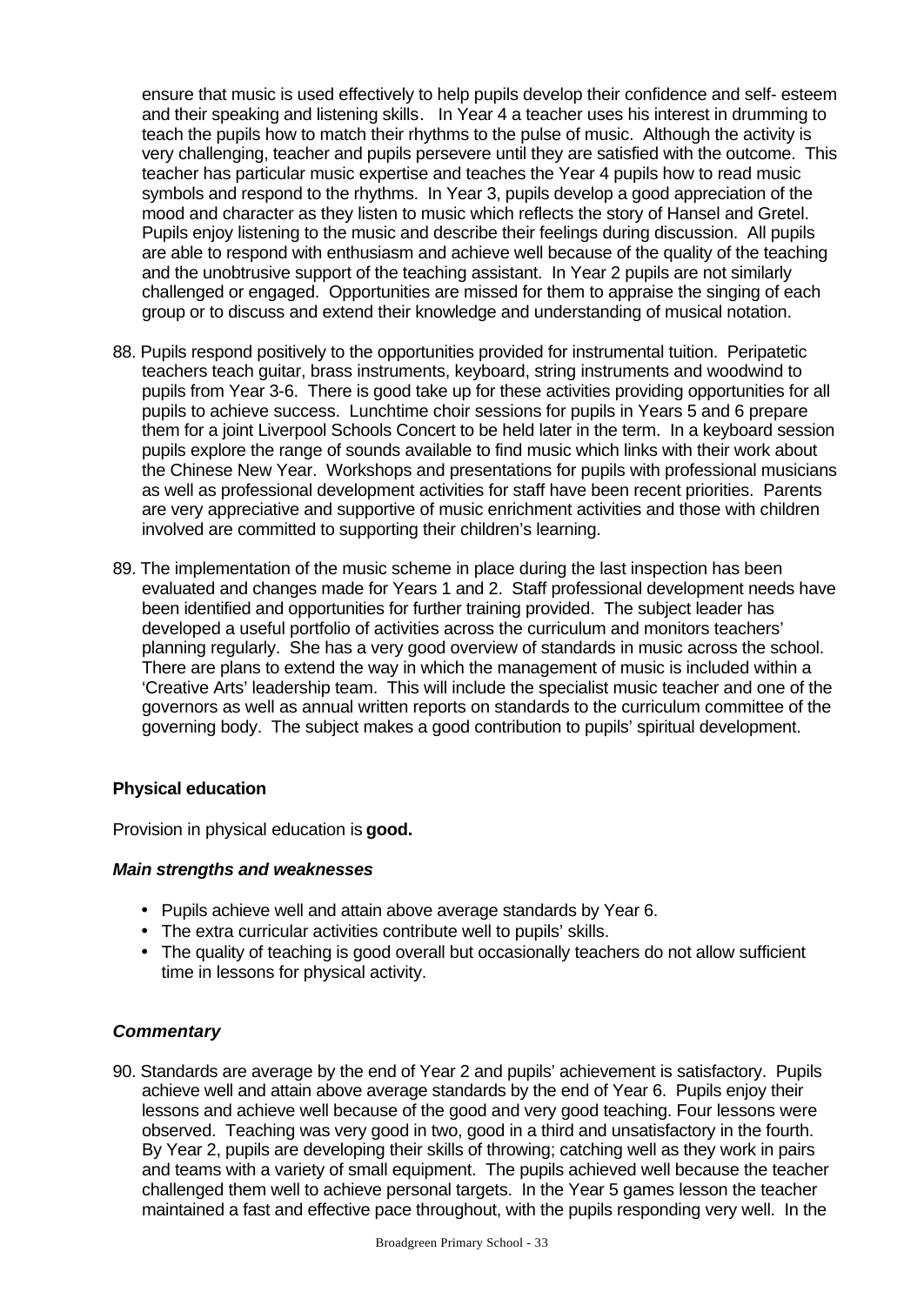Year 4 dance lesson the teacher's subject knowledge was of a high order and her demonstrations were first class. The lesson in Year 3 was unsatisfactory because the teacher spent far too long organising the pupils and explaining what they needed to do. As a result many became inattentive, restless and achieved little.

91. The subject is well led and managed. The school provides a good range of extra-curricular activities covering a wide range of sports. These help to boost pupils' skills considerably and make a significant contribution to the good standards in physical education. Pupils successfully compete with other local schools, for example, taking part in football, netball and athletics competitions. Football, badminton and other clubs are available after school to extend the curriculum.

### **PERSONAL, SOCIAL AND HEALTH EDUCATION AND CITIZENSHIP**

The provision for personal, social and health education and citizenship is **good.**

### *Main strengths and weaknesses*

- This aspect is planned well across the curriculum.
- Health education is promoted well.
- The quality of teaching and learning is good.
- There are good opportunities for pupils to learn about citizenship.

- 92. Pupils' personal, social and health education is promoted well through activities in lessons and extra-curricular activities. Pupils are encouraged to consider the needs of others as the curriculum focuses on aspects of personal development such as making choices, responsibility and self-discipline. The pupils are taught in a caring atmosphere that sets a good example of showing respect to others and developing positive relationships. Participation in extra-curricular activities and residential visits for older pupils helps to promote pupils' self-esteem, confidence and social skills.
- 93. Pupils' health education is covered well throughout the curriculum. They learn about healthy diets in science and understand the dangers of the misuse of drugs. The school operates a healthy eating policy and has gained the 'Healthy Schools' award. Sex education is taught in accordance with the school policy.
- 94. In the four lessons observed, the teaching and learning were good. In Year 2, pupils are encouraged to use their judgement wisely when considering who to trust. This lesson is planned well to complement their learning in religious education as pupils reflect on issues of trust raised in the story of Abraham. In Year 4, the poetry of W. H. Auden inspired pupils to write a poem about a 'sad' event. Pupils clearly respect the honesty with sensitivity of approach to issues such as bereavement. In Year 6, ICT was used successfully to show how drug abuse devastates a person's life. All pupils responded very maturely throughout the lesson, utilising their 'mind mapping' skills to summarise key points.
- 95. Pupils develop a sense of citizenship in a variety of ways. They discuss issues of concern to them through 'Circle times'. Older pupils in school take part in a business enterprise scheme and develop a good awareness of the world of work. Pupils have put forward their views about the school and improvements that could be made. A forum for pupils' views is to be extended through the introduction of a School Council, which the pupils are looking forward to.